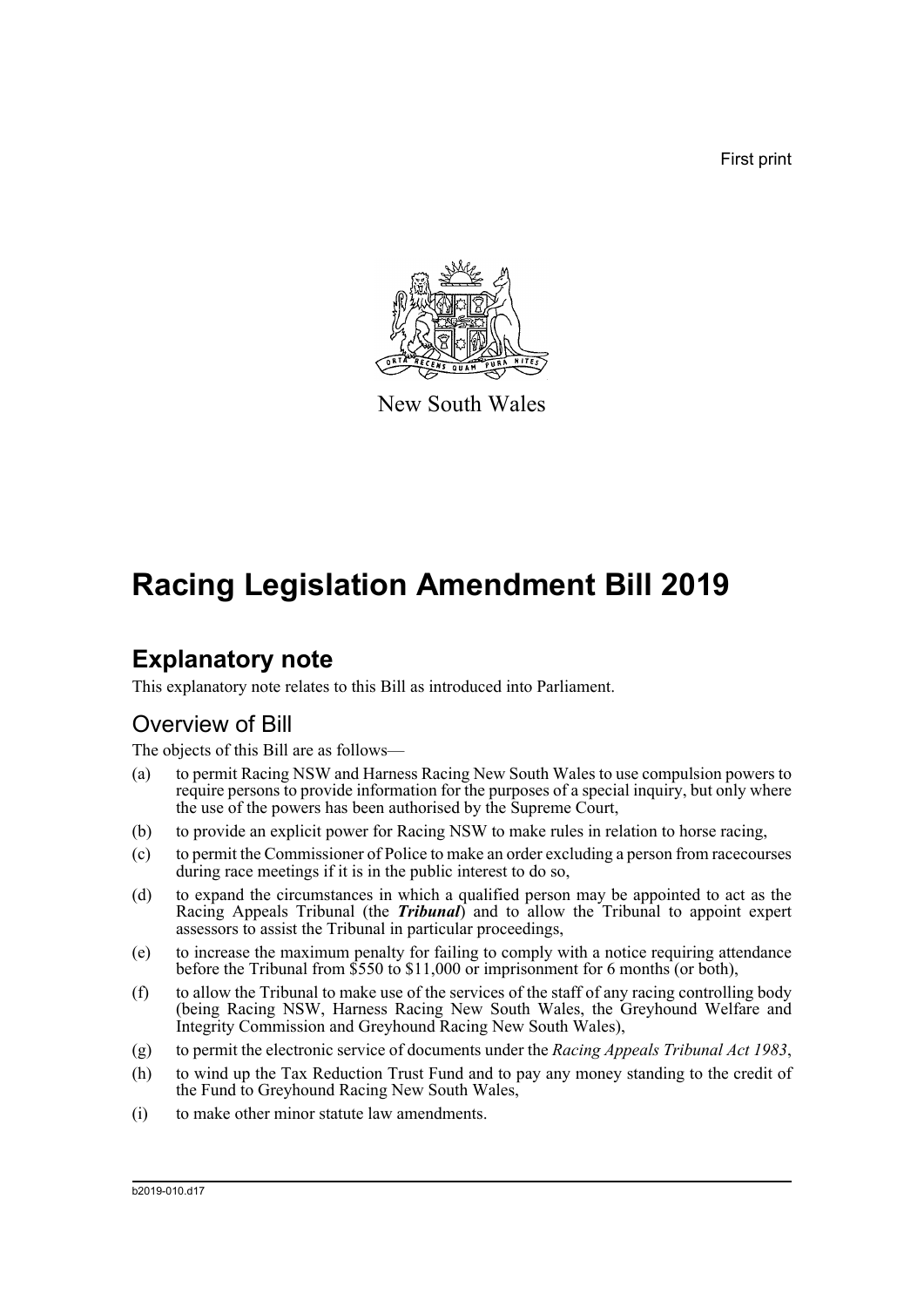## Outline of provisions

**Clause 1** sets out the name (also called the short title) of the proposed Act.

**Clause 2** provides for the commencement of the proposed Act.

## **Schedule 1 Amendment of Harness Racing Act 2009 No 20**

**Schedule 1[1]** clarifies that Harness Racing New South Wales (*HRNSW*) may amend or repeal rules that it makes in relation to harness racing.

**Schedule 1[2]** inserts proposed Division 4 into Part 3 of the *Harness Racing Act 2009* which provides for special inquiries. The proposed Division comprises proposed sections 27A–27F.

**Proposed section 27A** contains definitions used in the proposed Division including *threat* to harness racing which means a threat to the integrity of harness racing or to public confidence in the conduct of harness racing.

**Proposed section 27B** provides that HRNSW may, when conducting an inquiry, determine to treat the inquiry as a special inquiry if HRNSW is reasonably satisfied that the inquiry raises a threat to harness racing. The procedures of a special inquiry are to be determined by the rules made by HRNSW. However, if a person is attending the special inquiry because of a compulsion order, the person is permitted to have legal representation and the person presiding at the special inquiry must be assisted by an Australian legal practitioner.

**Proposed section 27C** permits HRNSW to apply to the Supreme Court for a compulsion order against a person. A compulsion order is an order that authorises HRNSW to use one or more compulsion powers on the person. Those powers are—

- (a) the power to order the person to attend a hearing of the special inquiry, and
- (b) the power to order the person to provide information at a hearing, and
- (c) the power to order the person to otherwise provide information.

**Proposed section 27D** authorises HRNSW to exercise compulsion powers on a person in accordance with a compulsion order. Before doing so, HRNSW must notify the person. It is an offence for a person to fail to comply with a requirement imposed on the person by the exercise of a compulsion power (maximum penalty 6 months imprisonment or a fine of \$11,000, or both).

**Proposed section 27E** provides that a person is not excused from a requirement to provide information on the ground that the information might incriminate the person. However, any information provided by an individual is not admissible in evidence against the individual in disciplinary, civil or criminal proceedings.

**Proposed section 27F** requires the Minister to review the penalty under proposed section 27D after 3 years.

**Schedule 1[3]** omits a spent provision.

#### **Schedule 2 Amendment of Thoroughbred Racing Act 1996 No 37**

**Schedule 2[1]** inserts proposed Divisions 5 and 6 into Part 2A of the *Thoroughbred Racing Act 1996*.

**Proposed Division 5** authorises Racing NSW to make rules with respect to the control and regulation of horse racing or the exercise of the functions of Racing NSW.

**Proposed Division 6** provides for special inquires and comprises proposed sections 29Q–29V.

**Proposed section 29Q** contains definitions used in the proposed Division including *threat* to horse racing which means a threat to the integrity of horse racing or to public confidence in the conduct of horse racing.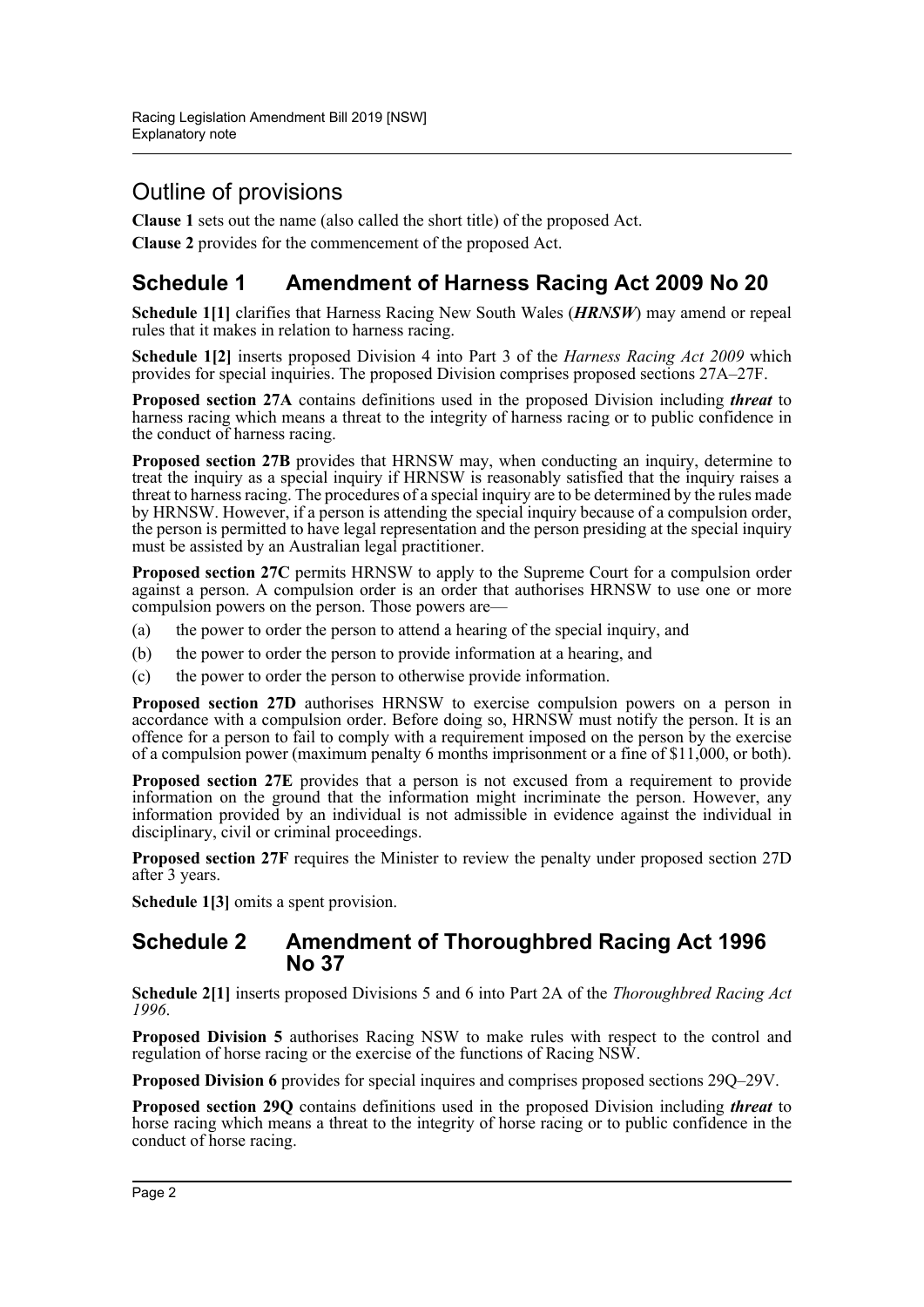**Proposed section 29R** provides that Racing NSW may, when conducting an inquiry, determine to treat the inquiry as a special inquiry if Racing NSW is reasonably satisfied that the inquiry raises a threat to horse racing. The procedures of a special inquiry are to be determined by the rules made by Racing NSW. However, if a person is attending the special inquiry because of a compulsion order, the person is permitted to have legal representation and the person presiding at the special inquiry must be assisted by an Australian legal practitioner.

**Proposed section 29S** permits Racing NSW to apply to the Supreme Court for a compulsion order against a person. A compulsion order is an order that authorises Racing NSW to use one or more compulsion powers on the person. Those powers are—

- (a) the power to order the person to attend a hearing of the special inquiry, and
- (b) the power to order the person to provide information at a hearing, and
- (c) the power to order the person to otherwise provide information.

**Proposed section 29T** authorises Racing NSW to exercise compulsion powers on a person in accordance with a compulsion order. Before doing so, Racing NSW must notify the person. It is an offence for a person to fail to comply with a requirement imposed on the person by the exercise of a compulsion power (maximum penalty 6 months imprisonment or a fine of \$11,000, or both).

**Proposed section 29U** provides that a person is not excused from a requirement to provide information on the ground that the information might incriminate the person. However, any information provided by an individual is not admissible in evidence against the individual in disciplinary, civil or criminal proceedings.

**Proposed section 29V** requires the Minister to review the penalty under proposed section 29T after 3 years.

**Schedule 2[2]** provides that proceedings for an offence under the *Thoroughbred Racing Act 1996* may be dealt with before the Local Court.

**Schedule 2[3]** omits a spent provision.

#### **Schedule 3 Amendment of Betting and Racing Act 1998 No 114**

**Schedule 3** inserts proposed Division 3 into Part 2 of the *Betting and Racing Act 1998* that provides for the exclusion by the Commissioner of Police of persons from racecourses. The proposed Division comprises proposed sections 15A–15D.

**Proposed section 15A** contains definitions used in the proposed Division.

**Proposed section 15B** authorises the Commissioner of Police to make an exclusion order against a person that excludes the person from racecourses during race meetings. The Commissioner can make an exclusion order only if the Commissioner is of the opinion that it is necessary to do so in the public interest. The Commissioner is to give notice of the making of the order to the following—

- (a) Racing NSW, Harness Racing New South Wales, Greyhound Racing New South Wales and the Greyhound Welfare and Integrity Commission,
- (b) other Australian police forces,
- (c) the person who is the subject of the order (if that person can be found).

**Proposed section 15C** creates an offence with a maximum penalty of 12 months imprisonment or a fine of \$5,500, or both if a person who is the subject of an order enters, or remains on, a racecourse at any time during which there is a race meeting being held at the racecourse.

**Proposed section 15D** provides that a person against whom an exclusion order is made may appeal to the Civil and Administrative Tribunal against the decision to make the order.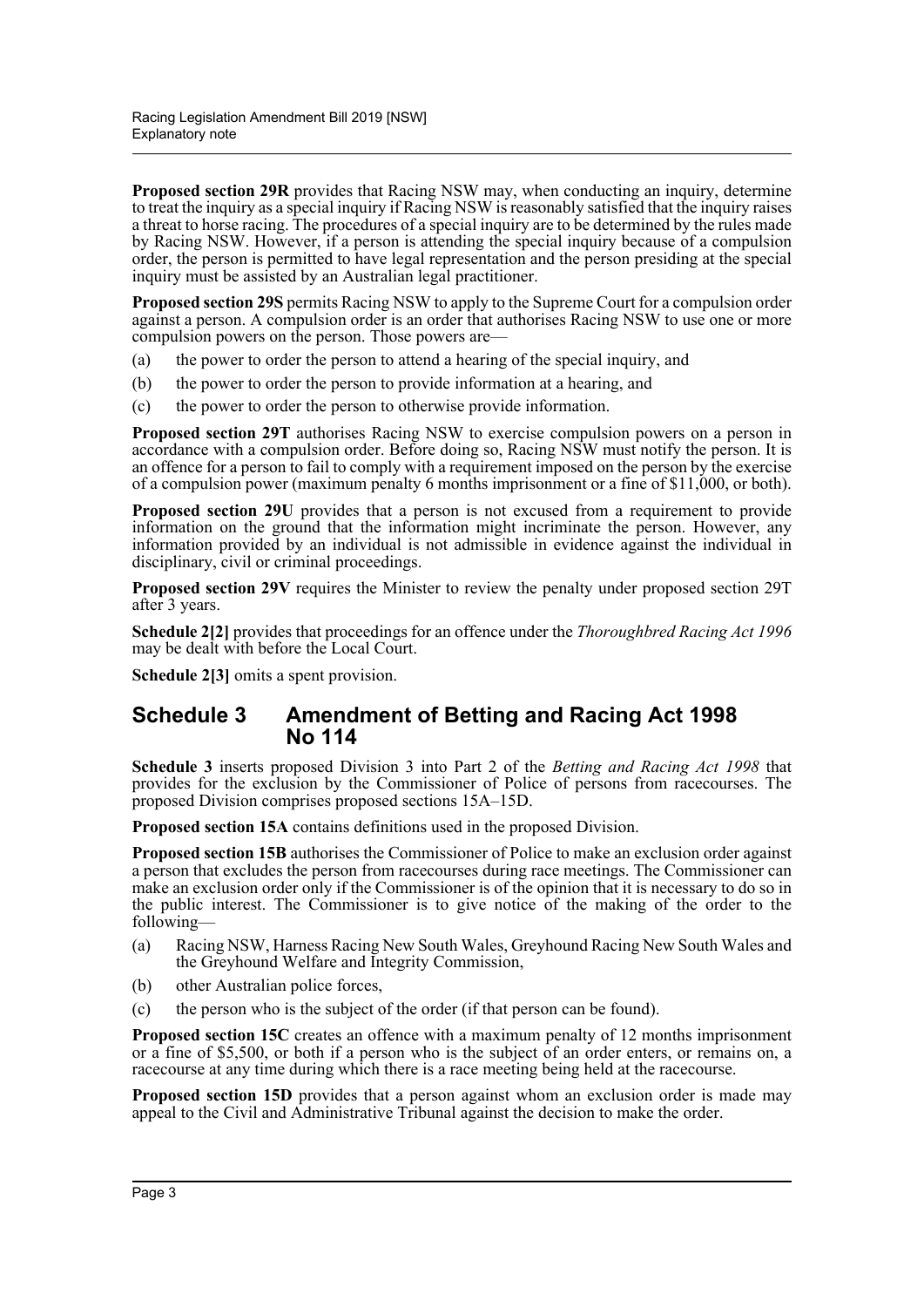### **Schedule 4 Amendment of Racing Appeals Tribunal Act 1983 No 199**

**Schedule 4[1]** enables a qualified person to be appointed to act as the Racing Appeals Tribunal (the *Tribunal*) on the occasions or in respect of the appeals as the person appointed as the Tribunal directs.

**Schedule 4[2]** allows the Tribunal to appoint expert assessors to assist the Tribunal in particular proceedings.

**Schedule 4[3]** increases the maximum penalty for failing to comply with a notice requiring attendance before the Tribunal from \$550 to \$11,000 or imprisonment for 6 months (or both).

**Schedule 4[4]–[8]** enable the Tribunal to make use of the services of the staff of any racing controlling body (being Racing New South Wales, Harness Racing New South Wales, the Greyhound Welfare and Integrity Commission and Greyhound Racing New South Wales).

**Schedule 4[9]** permits the electronic service of documents under the *Racing Appeals Tribunal Act 1983*.

## **Schedule 5 Amendment of Totalizator Act 1997 No 45**

**Schedule 5** omits provisions relating to the Tax Reduction Trust Fund, winds up that Fund and provides that any money standing to the credit of the Fund be paid to Greyhound Racing New South Wales.

## **Schedule 6 Amendment of Totalizator Regulation 2012**

**Schedule 6** makes an amendment consequential on the winding up of the Tax Reduction Trust Fund by Schedule 5.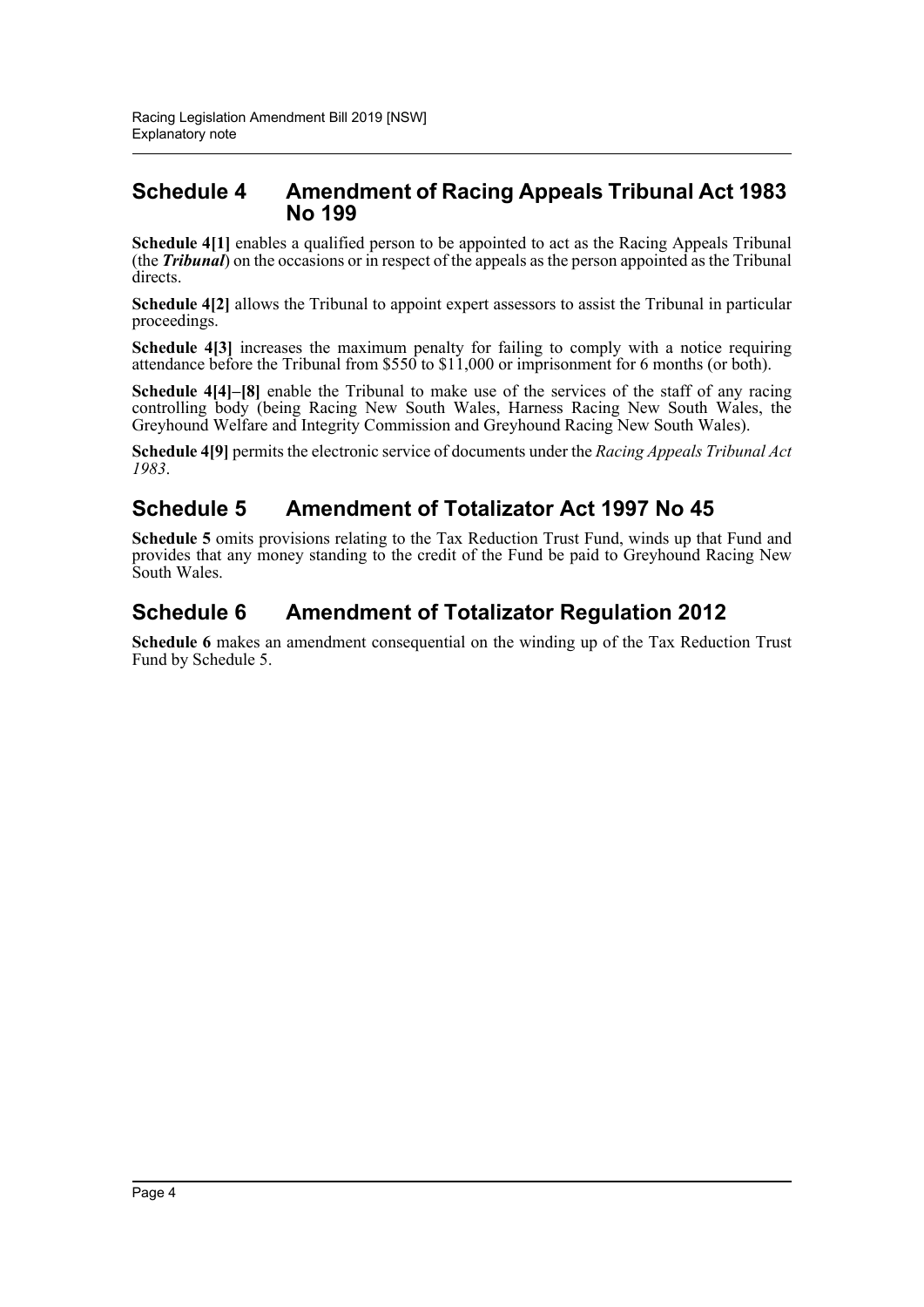First print



New South Wales

# **Racing Legislation Amendment Bill 2019**

## **Contents**

|                   |   |                                                      | Page |
|-------------------|---|------------------------------------------------------|------|
|                   |   | Name of Act                                          | 2    |
|                   | 2 | Commencement                                         | 2    |
| Schedule 1        |   | Amendment of Harness Racing Act 2009 No 20           | 3    |
| <b>Schedule 2</b> |   | Amendment of Thoroughbred Racing Act 1996 No 37      |      |
| Schedule 3        |   | Amendment of Betting and Racing Act 1998 No 114      | 11   |
| Schedule 4        |   | Amendment of Racing Appeals Tribunal Act 1983 No 199 | 13   |
| Schedule 5        |   | <b>Amendment of Totalizator Act 1997 No 45</b>       | 15   |
| Schedule 6        |   | <b>Amendment of Totalizator Regulation 2012</b>      | 16   |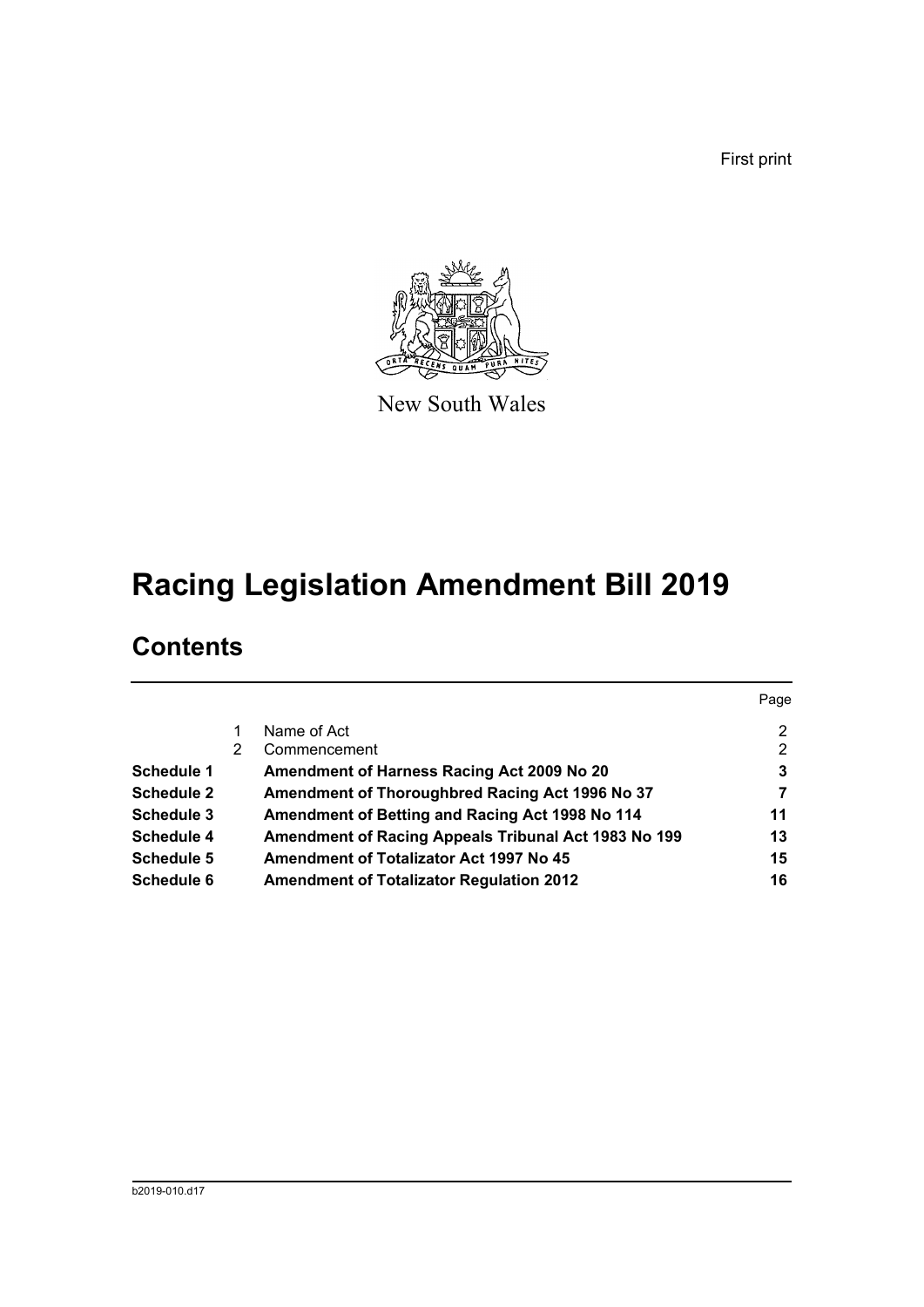

New South Wales

# **Racing Legislation Amendment Bill 2019**

No , 2019

#### **A Bill for**

An Act to make miscellaneous amendments to various Acts and an instrument that relate to racing and associated matters.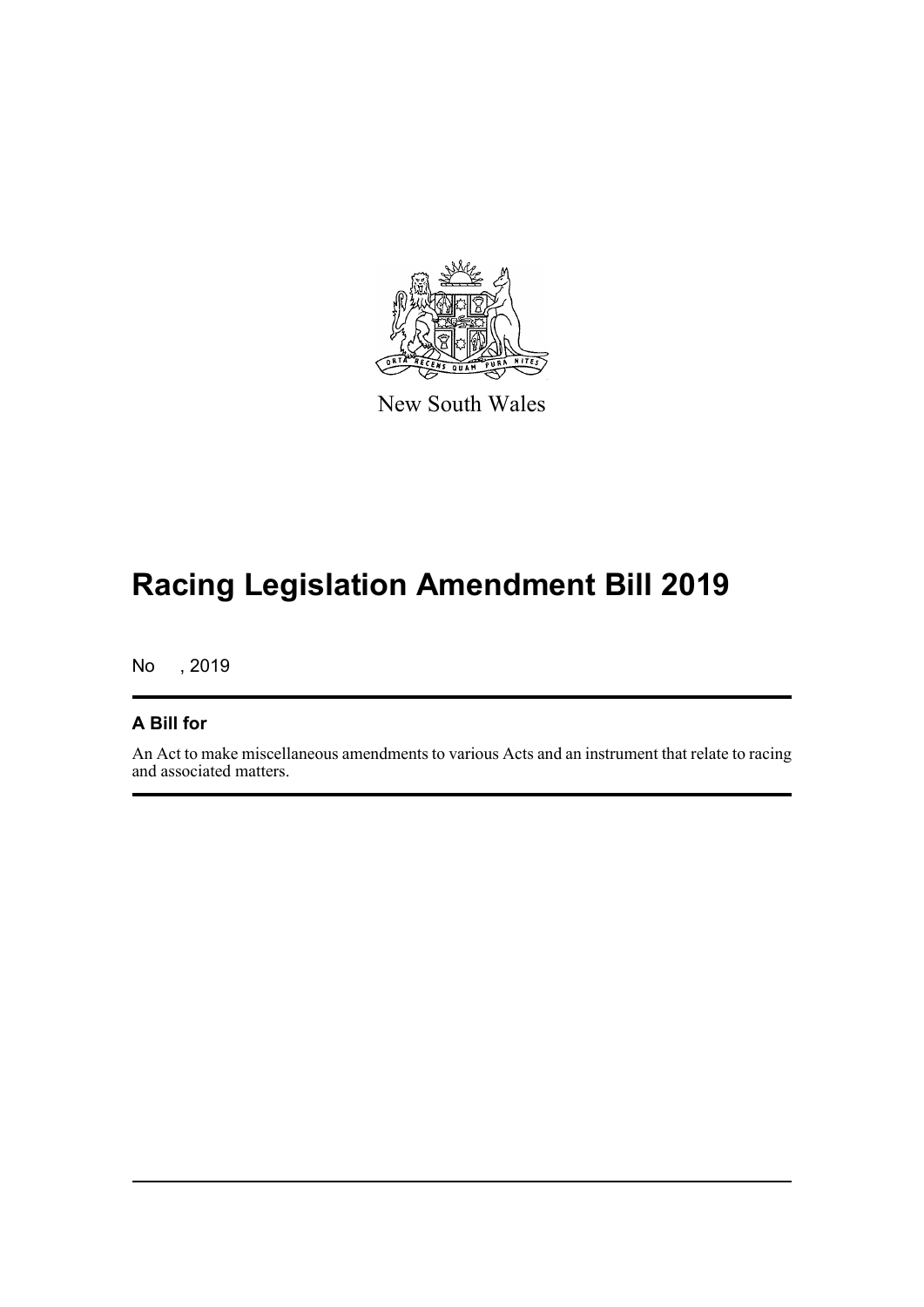<span id="page-6-1"></span><span id="page-6-0"></span>

| The Legislature of New South Wales enacts— |              |                                                                                                               |        |  |  |  |  |
|--------------------------------------------|--------------|---------------------------------------------------------------------------------------------------------------|--------|--|--|--|--|
|                                            | Name of Act  |                                                                                                               |        |  |  |  |  |
|                                            |              | This Act is the Racing Legislation Amendment Act 2019.                                                        | 3      |  |  |  |  |
|                                            | Commencement |                                                                                                               |        |  |  |  |  |
|                                            | (1)          | This Act commences on a day or days to be appointed by proclamation, except as<br>provided by subsection (2). | 5<br>6 |  |  |  |  |
|                                            | (2)          | Schedules 5 and 6 commence on the date of assent to this Act.                                                 |        |  |  |  |  |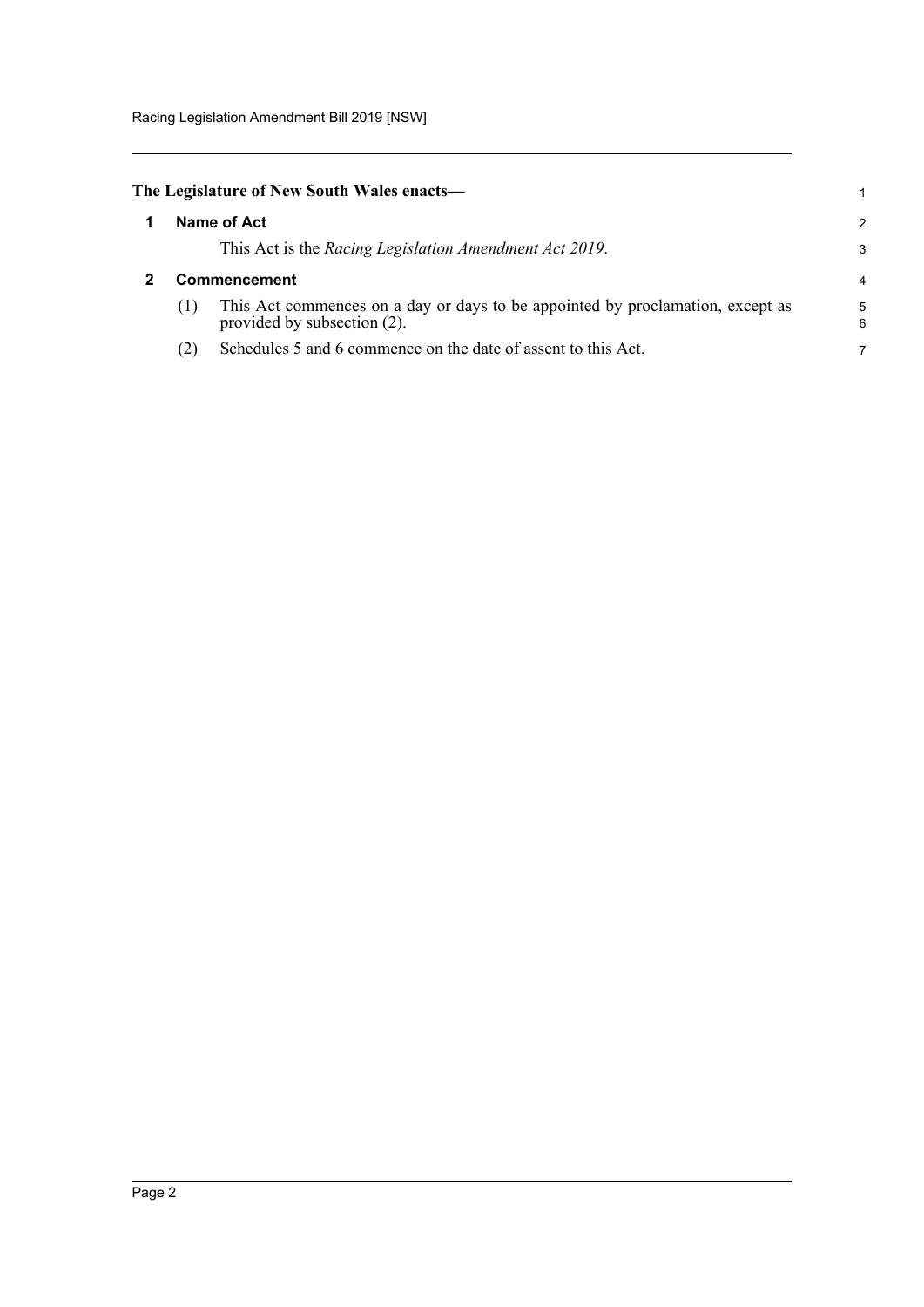<span id="page-7-0"></span>

|     | <b>Schedule 1</b> |                   | Amendment of Harness Racing Act 2009 No 20                                                                                                                                         | $\mathbf{1}$          |
|-----|-------------------|-------------------|------------------------------------------------------------------------------------------------------------------------------------------------------------------------------------|-----------------------|
| [1] |                   |                   | <b>Section 23 Rules generally</b>                                                                                                                                                  | $\overline{2}$        |
|     |                   |                   | Insert after section $23(3)$ —                                                                                                                                                     | 3                     |
|     |                   | (4)               | HRNSW may amend or repeal a rule made under this Division.                                                                                                                         | 4                     |
| [2] |                   |                   | Part 3, Division 4                                                                                                                                                                 | 5                     |
|     |                   |                   | Insert after Division 3-                                                                                                                                                           | 6                     |
|     |                   | <b>Division 4</b> | <b>Special inquiries</b>                                                                                                                                                           | $\overline{7}$        |
|     | 27A               |                   | <b>Definitions</b>                                                                                                                                                                 | 8                     |
|     |                   |                   | In this Division-                                                                                                                                                                  | 9                     |
|     |                   |                   | <i>compulsion order</i> and <i>compulsion powers</i> have the same meanings as in<br>section 27C.                                                                                  | 10 <sup>1</sup><br>11 |
|     |                   |                   | <i>information</i> includes a document or thing that contains information.                                                                                                         | 12                    |
|     |                   |                   | <i>provide information</i> includes answering a question.                                                                                                                          | 13                    |
|     |                   |                   | special inquiry means a special inquiry established under section 27B.                                                                                                             | 14                    |
|     |                   |                   | <i>threat</i> to harness racing means a threat to-                                                                                                                                 | 15                    |
|     |                   |                   | the integrity of harness racing, or<br>(a)                                                                                                                                         | 16                    |
|     |                   |                   | public confidence in the conduct of harness racing.<br>(b)                                                                                                                         | 17                    |
|     | 27B               |                   | <b>Special inquiry</b>                                                                                                                                                             | 18                    |
|     |                   | (1)               | HRNSW may, when conducting an inquiry, decide to treat the inquiry as a<br>special inquiry if HRNSW is reasonably satisfied that the inquiry raises a<br>threat to harness racing. | 19<br>20<br>21        |
|     |                   | (2)               | If a person attending a hearing of a special inquiry is attending because of a<br>compulsion order—                                                                                | 22<br>23              |
|     |                   |                   | the person is entitled to be represented by an Australian legal<br>(a)<br>practitioner, and                                                                                        | 24<br>25              |
|     |                   |                   | the person presiding at the hearing is to be assisted by an Australian<br>(b)<br>legal practitioner who has been practising in the State for at least 7<br>years, and              | 26<br>27<br>28        |
|     |                   |                   | the Australian legal practitioner assisting the person presiding must<br>(c)<br>explain to the person the subject of the compulsion order—                                         | 29<br>30              |
|     |                   |                   | the effect of the compulsion powers specified in the order, and<br>(i)<br>the effect of section 27E.<br>(ii)                                                                       | 31<br>32              |
|     |                   | (3)               | The rules may make further provision for the conduct of a special inquiry,<br>including the procedures to be followed at a hearing of the special inquiry.                         | 33<br>34              |
|     |                   | (4)               | Nothing in this section limits the power of HRNSW to otherwise inquire into<br>any matter.                                                                                         | 35<br>36              |
|     | <b>27C</b>        |                   | <b>Compulsion orders</b>                                                                                                                                                           | 37                    |
|     |                   | (1)               | HRNSW may apply to the Supreme Court for an order (a <i>compulsion order</i> )                                                                                                     | 38                    |
|     |                   |                   | authorising HRNSW to use the following powers (compulsion powers) on a                                                                                                             | 39                    |
|     |                   |                   | person for the purposes of obtaining information of relevance to a special<br>inquiry ( <i>relevant information</i> )—                                                             | 40<br>41              |
|     |                   |                   |                                                                                                                                                                                    |                       |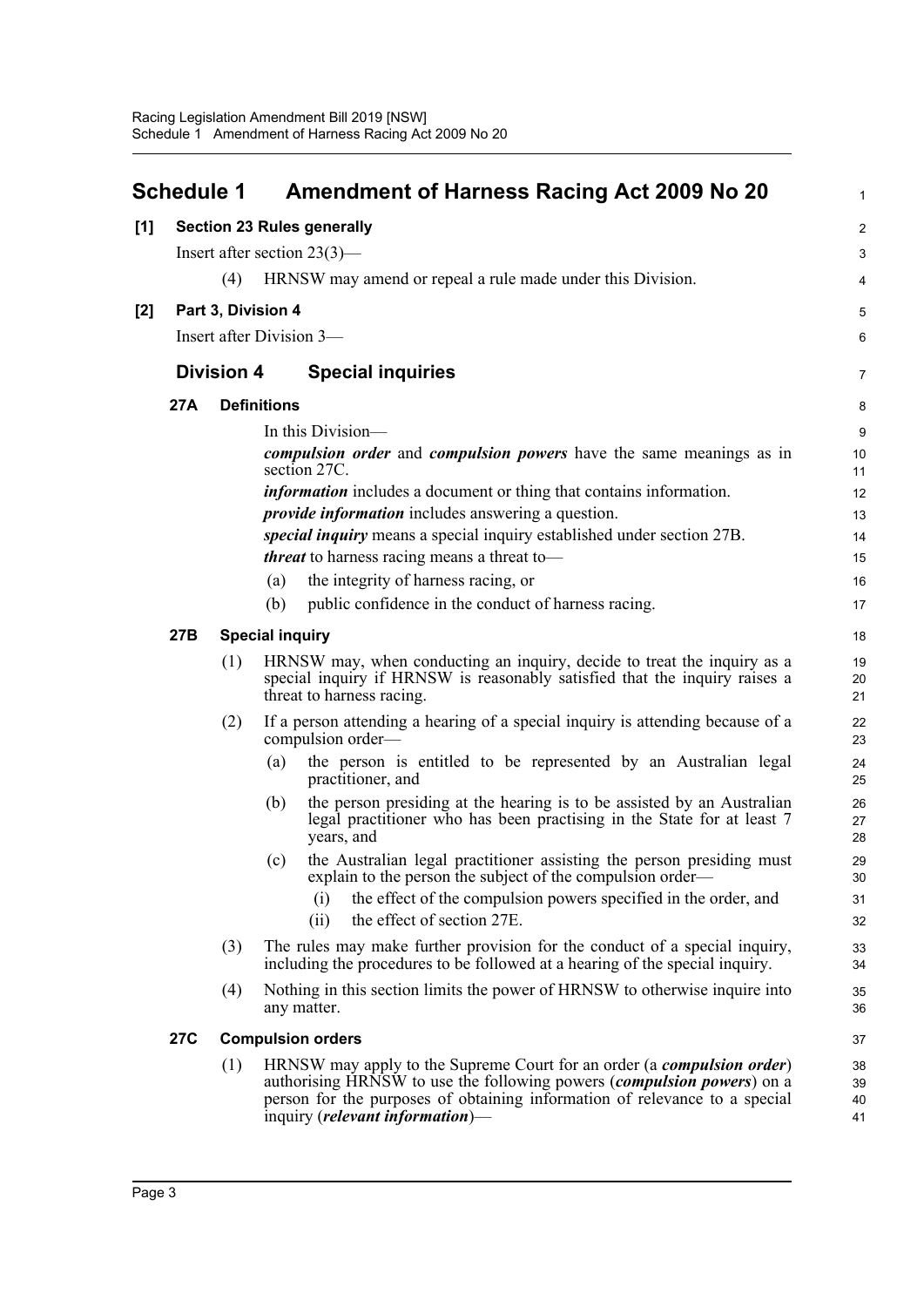|     | (a)      | the power to order the person to attend a hearing of the special inquiry<br>on the days specified in the order,                                                                                                                    | 1<br>$\overline{c}$ |
|-----|----------|------------------------------------------------------------------------------------------------------------------------------------------------------------------------------------------------------------------------------------|---------------------|
|     | (b)      | the power to order the person to provide the relevant information at a<br>hearing,                                                                                                                                                 | 3<br>$\overline{4}$ |
|     | (c)      | the power to order the person to otherwise provide the relevant<br>information to the special inquiry.                                                                                                                             | 5<br>6              |
| (2) | that $-$ | HRNSW may apply for the compulsion order only if it is reasonably satisfied                                                                                                                                                        | 7<br>8              |
|     | (a)      | the person has relevant information and the person is unwilling to<br>provide the relevant information to the special inquiry, or                                                                                                  | 9<br>10             |
|     | (b)      | the person has relevant information and exceptional circumstances exist<br>that require a compulsion power to be used without first asking the<br>person to voluntarily provide the relevant information.                          | 11<br>12<br>13      |
| (3) |          | For the purposes of subsection $(2)(b)$ , exceptional circumstances include<br>circumstances in which there is a very high likelihood that relevant<br>information essential to the special inquiry will be lost.                  | 14<br>15<br>16      |
| (4) |          | The Supreme Court is to decide the application for the compulsion order in the<br>absence of the person and without conducting a hearing unless it is satisfied<br>that the interests of justice require the person to be present. | 17<br>18<br>19      |
| (5) |          | The Supreme Court is, when deciding if the interests of justice require the<br>person to be present, to take into account—                                                                                                         | 20<br>21            |
|     | (a)      | the risk that the relevant information may be lost if the person is given<br>advance notice of the proposed exercise of compulsion powers, and                                                                                     | 22<br>23            |
|     | (b)      | any other matter the Court considers relevant.                                                                                                                                                                                     | 24                  |
| (6) |          | The Supreme Court is, when deciding whether to grant the compulsion order,<br>to take into account the following—                                                                                                                  | 25<br>26            |
|     | (a)      | the nature of the threat to harness racing that the special inquiry is<br>considering,                                                                                                                                             | 27<br>28            |
|     | (b)      | the value to the special inquiry of the relevant information sought,                                                                                                                                                               | 29                  |
|     | (c)      | the likelihood the person has the relevant information,                                                                                                                                                                            | 30                  |
|     | (d)      | the likelihood the person would be unwilling to provide the relevant<br>information,                                                                                                                                               | 31<br>32            |
|     | (e)      | if the application was made on the basis of HRNSW being satisfied that<br>exceptional circumstances exist, the nature of the exceptional<br>circumstances,                                                                         | 33<br>34<br>35      |
|     | (f)      | the harm likely to be caused to the person if the order is granted and the<br>person is required to provide relevant information that may incriminate<br>the person,                                                               | 36<br>37<br>38      |
|     | (g)      | any other matter the Court considers relevant.                                                                                                                                                                                     | 39                  |
| (7) |          | If the Court decides to grant the compulsion order, it must specify the<br>following in the order—                                                                                                                                 | 40<br>41            |
|     | (a)      | the name of the person the subject of the order,                                                                                                                                                                                   | 42                  |
|     | (b)      | the compulsion powers HRNSW is authorised to use,                                                                                                                                                                                  | 43                  |
|     | (c)      | any limitation to which the use of the compulsion powers is subject,                                                                                                                                                               | 44                  |
|     | (d)      | the day on which the order expires.                                                                                                                                                                                                | 45                  |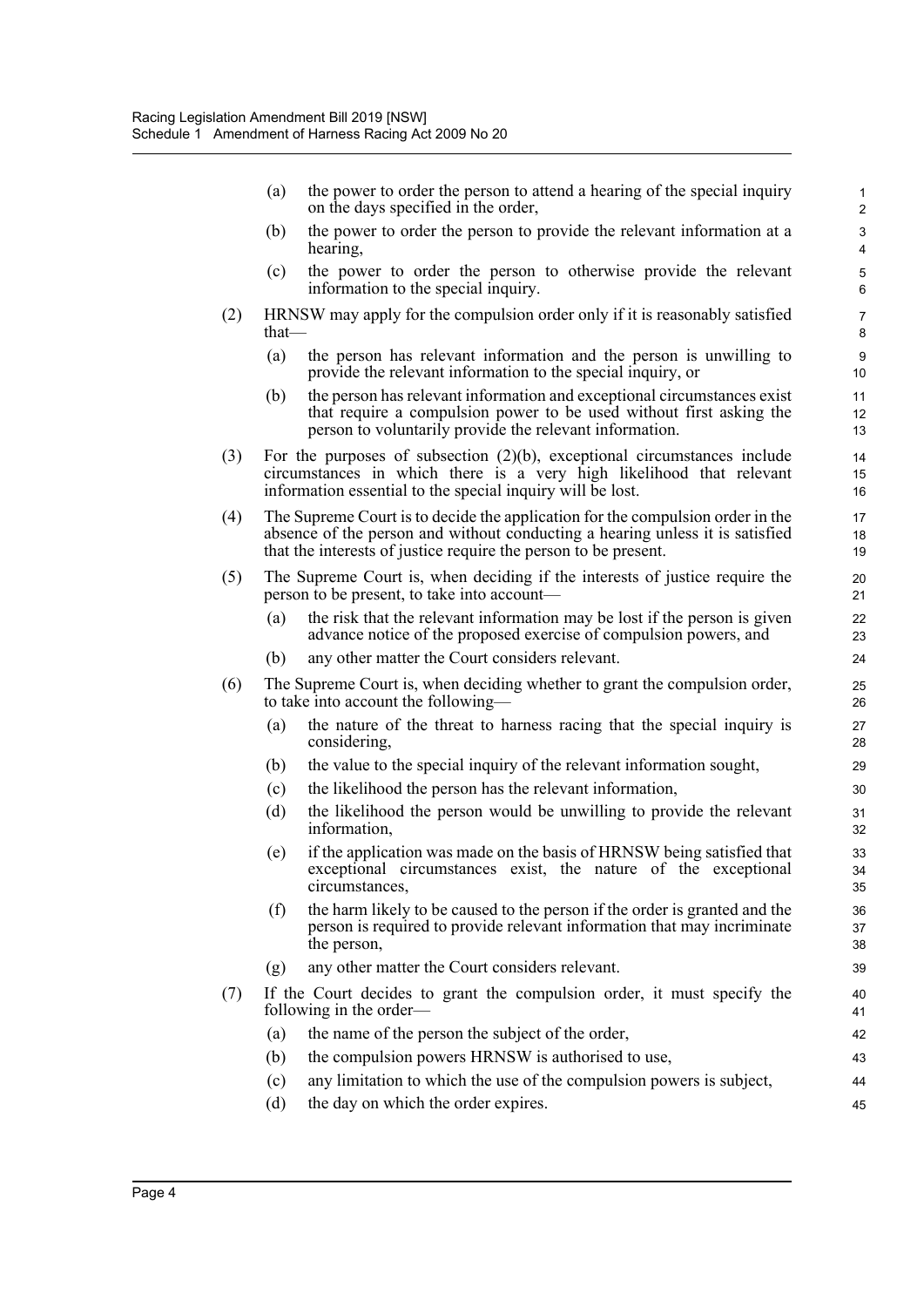|     | (8) | The Court must give reasons for its decision to grant or refuse to grant the<br>compulsion order.                                                                                                                                                            | 1<br>$\overline{c}$  |
|-----|-----|--------------------------------------------------------------------------------------------------------------------------------------------------------------------------------------------------------------------------------------------------------------|----------------------|
|     | (9) | A reference in this section to relevant information being <b>lost</b> includes a<br>reference to the relevant information being concealed, altered, destroyed or<br>otherwise being made unavailable to a special inquiry.                                   | 3<br>4<br>5          |
| 27D |     | HRNSW may exercise compulsion powers in accordance with order                                                                                                                                                                                                | 6                    |
|     | (1) | HRNSW may, in accordance with a compulsion order, exercise a compulsion<br>power on the person the subject of the compulsion order.                                                                                                                          | $\overline{7}$<br>8  |
|     | (2) | Before exercising the compulsion power on the person, HRNSW must inform<br>the person in writing of the following—                                                                                                                                           | 9<br>10              |
|     |     | that a compulsion order has been made in relation to the person,<br>(a)                                                                                                                                                                                      | 11                   |
|     |     | what the compulsion power requires the person to do,<br>(b)                                                                                                                                                                                                  | 12                   |
|     |     | the reasonable time within which the person must comply with the<br>(c)<br>requirement,                                                                                                                                                                      | 13<br>14             |
|     |     | (d)<br>the penalty for failing to comply with the requirement.                                                                                                                                                                                               | 15                   |
|     | (3) | A person must not fail to comply with a requirement imposed on the person by<br>the exercise of a compulsion power.                                                                                                                                          | 16<br>17             |
|     |     | Maximum penalty—100 penalty units or 6 months imprisonment, or both.                                                                                                                                                                                         | 18                   |
| 27E |     | Provisions relating to requirements to provide information                                                                                                                                                                                                   | 19                   |
|     | (1) | Warning to be given on each occasion                                                                                                                                                                                                                         | 20                   |
|     |     | A person is not guilty of an offence of failing to comply with a requirement<br>under this Division to provide information unless the person was warned on<br>that occasion that a failure to comply is an offence.                                          | 21<br>22<br>23       |
|     | (2) | Self-incrimination not an excuse                                                                                                                                                                                                                             | 24                   |
|     |     | A person is not excused from a requirement under this Division to provide<br>information on the ground that the information might incriminate the person<br>or make the person liable to a penalty.                                                          | 25<br>26<br>27       |
|     | (3) | Information not admissible in other proceedings                                                                                                                                                                                                              | 28                   |
|     |     | However, any information provided by a natural person in compliance with a<br>requirement under this Division is not admissible in evidence against the<br>person in disciplinary, civil or criminal proceedings (except for proceedings<br>under this Act). | 29<br>30<br>31<br>32 |
|     | (4) | <b>Further information</b>                                                                                                                                                                                                                                   | 33                   |
|     |     | Further information obtained as a result of information provided in<br>compliance with a requirement under this Division is not inadmissible on the<br>ground                                                                                                | 34<br>35<br>36       |
|     |     | that the information had to be provided, or<br>(a)                                                                                                                                                                                                           | 37                   |
|     |     | that the information might incriminate the person.<br>(b)                                                                                                                                                                                                    | 38                   |
| 27F |     | Review of penalty for offence                                                                                                                                                                                                                                | 39                   |
|     | (1) | The Minister is to review the penalty imposed by section $27D(3)$ to determine<br>whether the level of the penalty remains valid and appropriate for securing the<br>objectives of this Division.                                                            | 40<br>41<br>42       |
|     | (2) | The review is to be undertaken as soon as possible after the period of 3 years<br>from the commencement of that section.                                                                                                                                     | 43<br>44             |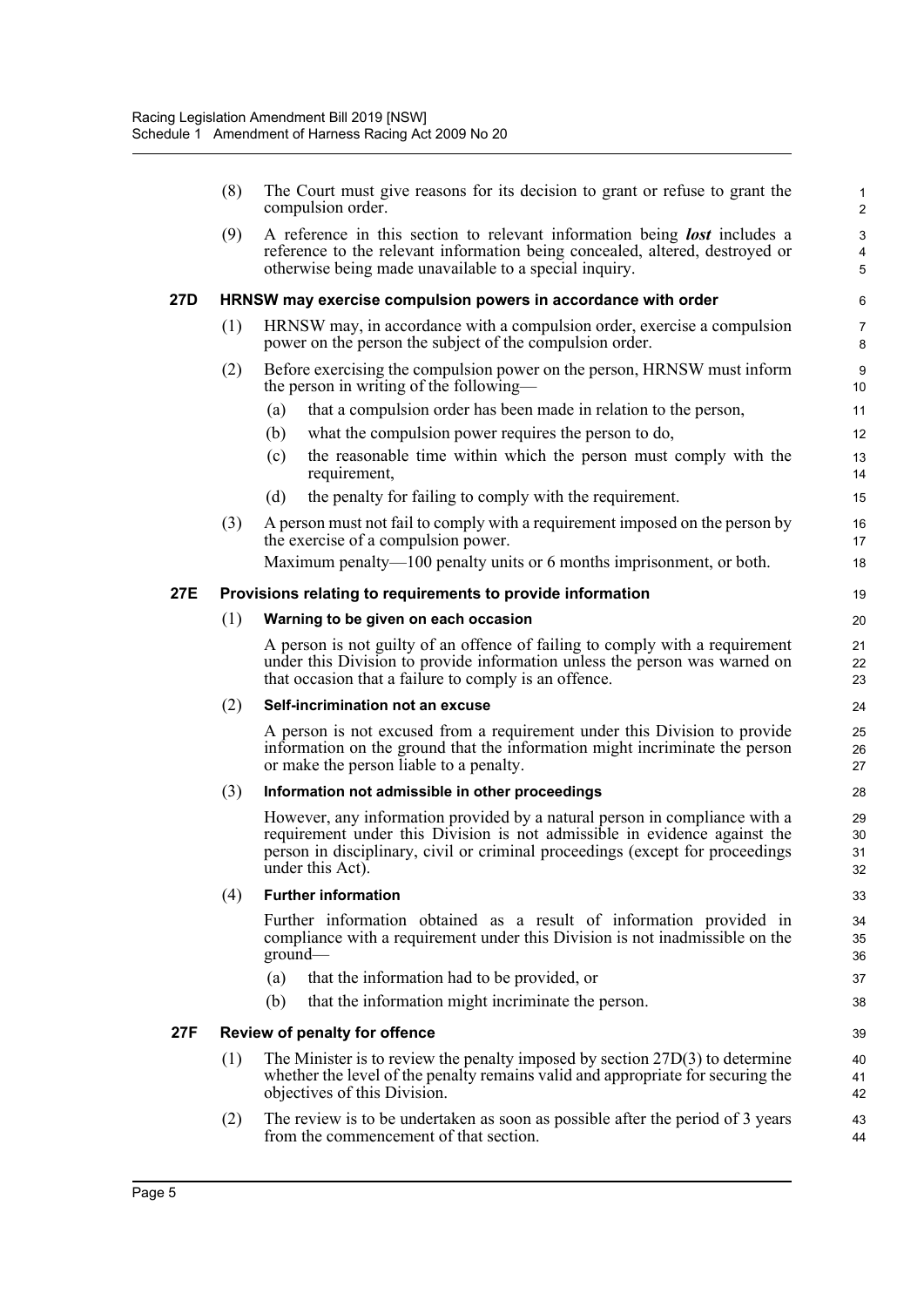| (3) A report on the outcome of the review is to be tabled in each House of |  |  |  |  |  |  |  |
|----------------------------------------------------------------------------|--|--|--|--|--|--|--|
| Parliament within 12 months after the end of the period of 3 years.        |  |  |  |  |  |  |  |

#### **[3] Section 49 Review of Act**

Omit the section.

1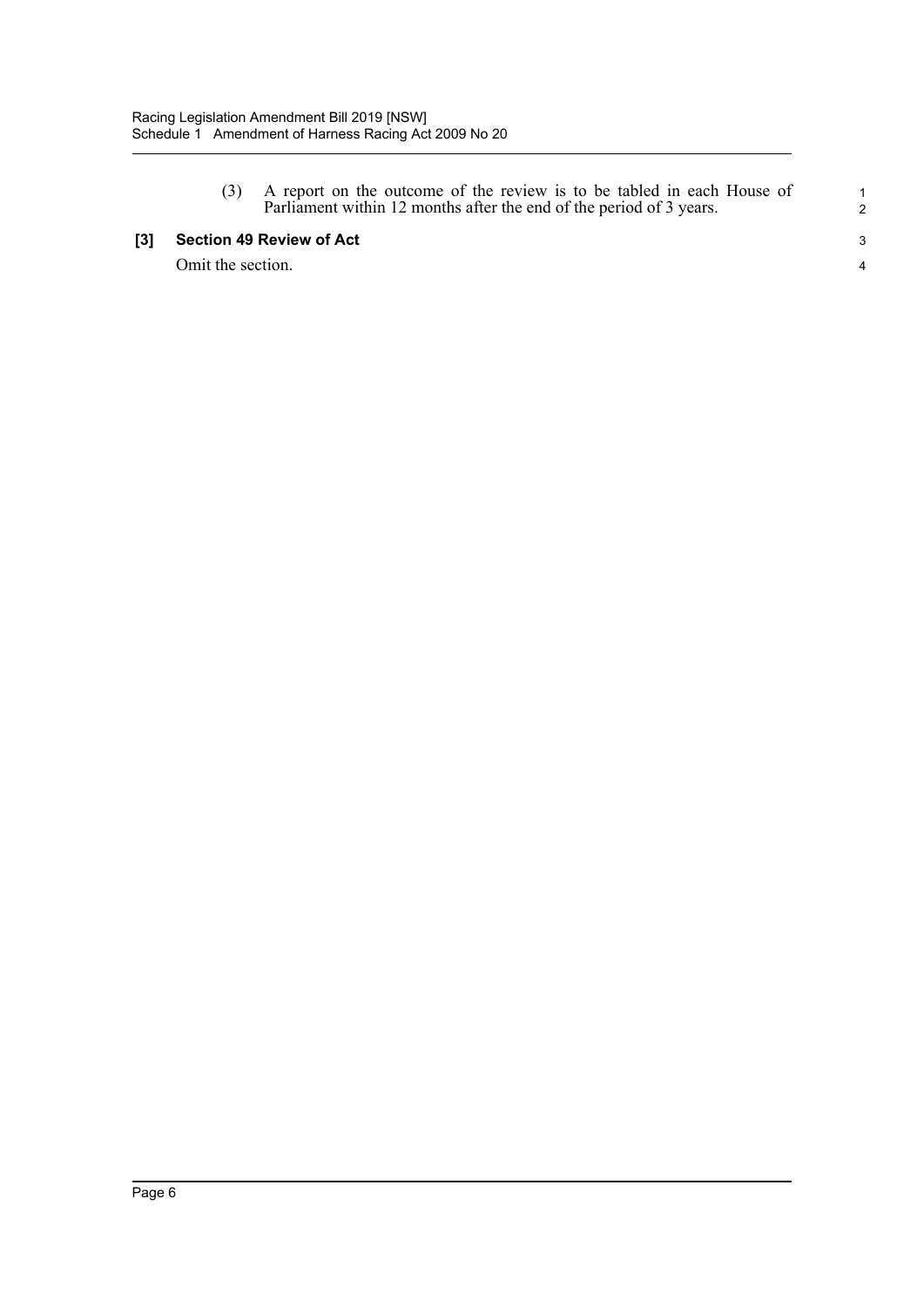<span id="page-11-0"></span>

| <b>Schedule 2</b> |            |                   | <b>Amendment of Thoroughbred Racing Act 1996</b><br><b>No 37</b>                                                                                                                           |                     |  |  |  |
|-------------------|------------|-------------------|--------------------------------------------------------------------------------------------------------------------------------------------------------------------------------------------|---------------------|--|--|--|
| [1]               |            |                   | Part 2A, Divisions 5 and 6                                                                                                                                                                 | 3                   |  |  |  |
|                   |            |                   | Insert after Division 4—                                                                                                                                                                   | 4                   |  |  |  |
|                   |            | <b>Division 5</b> | <b>Rules</b>                                                                                                                                                                               | 5                   |  |  |  |
|                   | <b>290</b> |                   | Rules in relation to horse racing                                                                                                                                                          | 6                   |  |  |  |
|                   |            |                   | Racing NSW may make rules, not inconsistent with this Act or the regulations,<br>for or with respect to-                                                                                   | $\overline{7}$<br>8 |  |  |  |
|                   |            |                   | the control and regulation of horse racing, or<br>(a)                                                                                                                                      | 9                   |  |  |  |
|                   |            |                   | the exercise of the functions of Racing NSW.<br>(b)                                                                                                                                        | 10                  |  |  |  |
|                   | 29P        |                   | <b>Rules generally</b>                                                                                                                                                                     | 11                  |  |  |  |
|                   |            | (1)               | A provision of a rule made under this Division may—                                                                                                                                        | 12                  |  |  |  |
|                   |            |                   | apply generally or be limited in its application by reference to specified<br>(a)<br>exceptions or factors, or                                                                             | 13<br>14            |  |  |  |
|                   |            |                   | apply differently according to different factors of a specified kind, or<br>(b)                                                                                                            | 15                  |  |  |  |
|                   |            |                   | authorise any matter or thing to be from time to time determined,<br>(c)<br>applied or regulated by any specified person or body,                                                          | 16<br>17            |  |  |  |
|                   |            |                   | or may do any combination of those things.                                                                                                                                                 | 18                  |  |  |  |
|                   |            | (2)               | A rule made under this Division may apply, adopt or incorporate any<br>publication as in force at a particular time or as in force from time to time.                                      | 19<br>20            |  |  |  |
|                   |            | (3)               | A rule made under this Division may not be made for or with respect to any of<br>the matters for or with respect to which regulations may be made by virtue of<br>this Act.                | 21<br>22<br>23      |  |  |  |
|                   |            | (4)               | Racing NSW may amend or repeal a rule made under this Division.                                                                                                                            | 24                  |  |  |  |
|                   |            | <b>Division 6</b> | <b>Special inquiries</b>                                                                                                                                                                   | 25                  |  |  |  |
|                   | 29Q        |                   | <b>Definitions</b>                                                                                                                                                                         | 26                  |  |  |  |
|                   |            |                   | In this Division—                                                                                                                                                                          | 27                  |  |  |  |
|                   |            |                   | compulsion order and compulsion powers have the same meanings as in<br>section 29S.                                                                                                        | 28<br>29            |  |  |  |
|                   |            |                   | <i>information</i> includes a document or thing that contains information.                                                                                                                 | 30                  |  |  |  |
|                   |            |                   | <i>provide information</i> includes answering a question.                                                                                                                                  | 31                  |  |  |  |
|                   |            |                   | special inquiry means a special inquiry established under section 29R.                                                                                                                     | 32                  |  |  |  |
|                   |            |                   | <i>threat</i> to horse racing means a threat to-                                                                                                                                           | 33                  |  |  |  |
|                   |            |                   | the integrity of horse racing, or<br>(a)                                                                                                                                                   | 34                  |  |  |  |
|                   |            |                   | public confidence in the conduct of horse racing.<br>(b)                                                                                                                                   | 35                  |  |  |  |
|                   | 29R        |                   | <b>Special inquiry</b>                                                                                                                                                                     | 36                  |  |  |  |
|                   |            | (1)               | Racing NSW may, when conducting an inquiry, decide to treat the inquiry as<br>a special inquiry if Racing NSW is reasonably satisfied that the inquiry raises<br>a threat to horse racing. | 37<br>38<br>39      |  |  |  |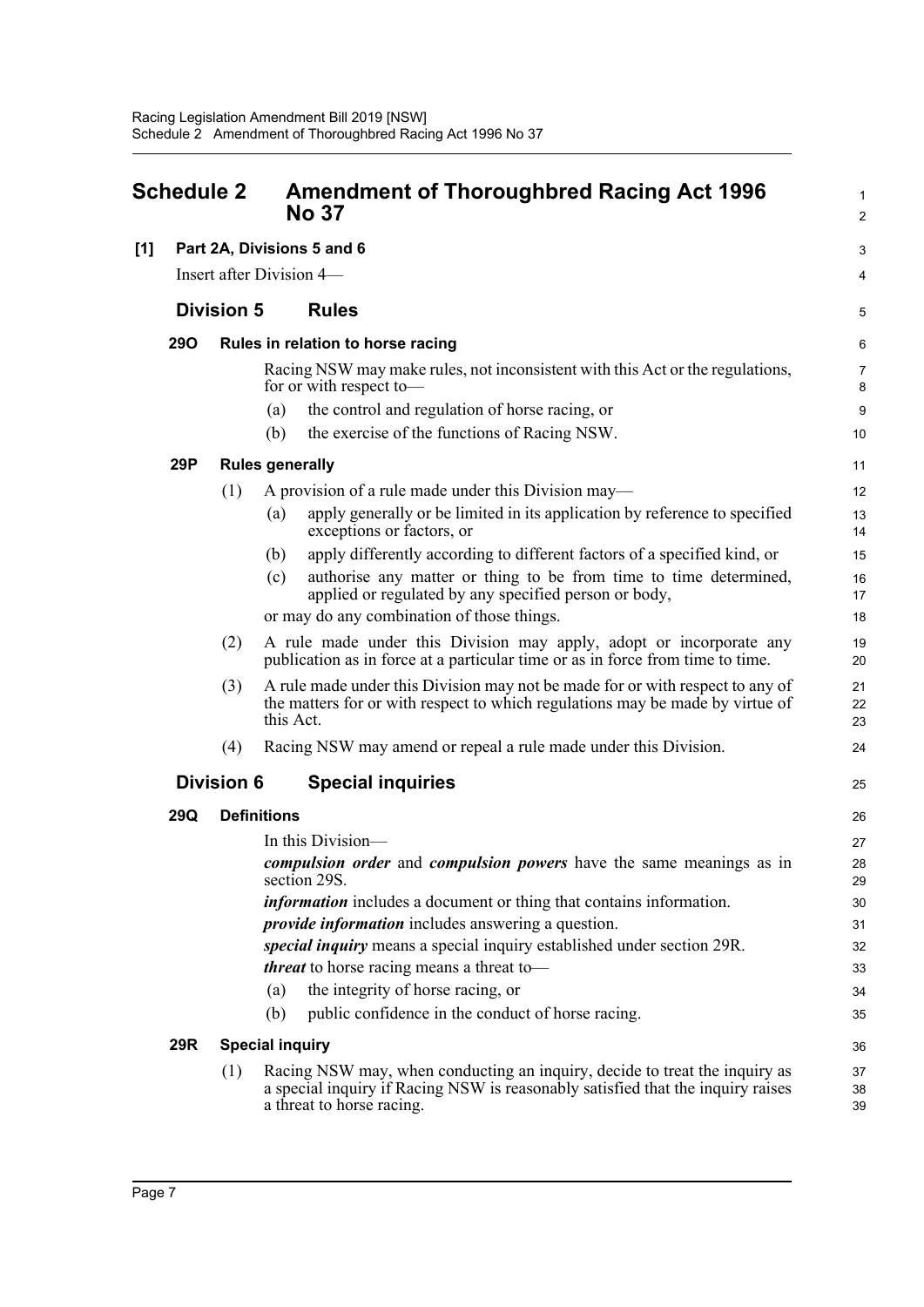- (2) If a person attending a hearing of a special inquiry is attending because of a compulsion order—
	- (a) the person is entitled to be represented by an Australian legal practitioner, and

- (b) the person presiding at the hearing is to be assisted by an Australian legal practitioner who has been practising in the State for at least 7 years, and
- (c) the Australian legal practitioner assisting the person presiding must explain to the person the subject of the compulsion order—
	- (i) the effect of the compulsion powers specified in the order, and
	- (ii) the effect of section 29U.
- (3) The rules may make further provision for the conduct of a special inquiry, including the procedures to be followed at a hearing of the special inquiry.
- (4) Nothing in this section limits the power of Racing NSW to otherwise inquire into any matter.

#### **29S Compulsion orders**

- (1) Racing NSW may apply to the Supreme Court for an order (a *compulsion order*) authorising Racing NSW to use the following powers (*compulsion powers*) on a person for the purposes of obtaining information of relevance to a special inquiry (*relevant information*)—
	- (a) the power to order the person to attend a hearing of the special inquiry on the days specified in the order,
	- (b) the power to order the person to provide the relevant information at a hearing,
	- (c) the power to order the person to otherwise provide the relevant information to the special inquiry.
- (2) Racing NSW may apply for the compulsion order only if it is reasonably satisfied that—
	- (a) the person has relevant information and the person is unwilling to provide the relevant information to the special inquiry, or
	- (b) the person has relevant information and exceptional circumstances exist that require a compulsion power to be used without first asking the person to voluntarily provide the relevant information.
- (3) For the purposes of subsection (2)(b), exceptional circumstances include circumstances in which there is a very high likelihood that relevant information essential to the special inquiry will be lost.
- (4) The Supreme Court is to decide the application for the compulsion order in the absence of the person and without conducting a hearing unless it is satisfied that the interests of justice require the person to be present.
- (5) The Supreme Court is, when deciding if the interests of justice require the person to be present, to take into account—
	- (a) the risk that the relevant information may be lost if the person is given advance notice of the proposed exercise of compulsion powers, and
	- (b) any other matter the Court considers relevant.
- (6) The Supreme Court is, when deciding whether to grant the compulsion order, to take into account the following—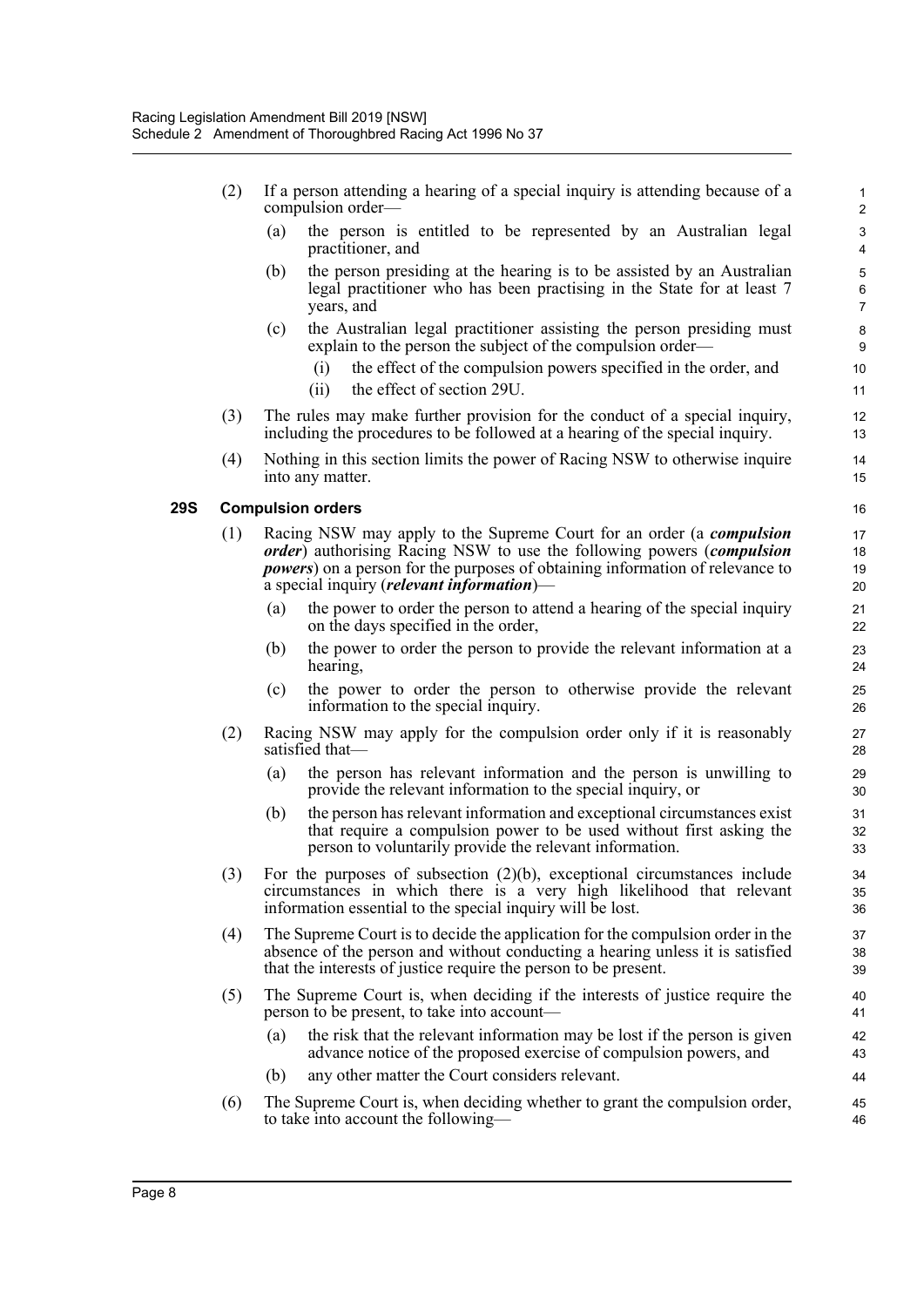|     |     | the nature of the threat to horse racing that the special inquiry is<br>(a)<br>considering,                                                                                                                                | $\mathbf{1}$<br>$\overline{\mathbf{c}}$ |
|-----|-----|----------------------------------------------------------------------------------------------------------------------------------------------------------------------------------------------------------------------------|-----------------------------------------|
|     |     | the value to the special inquiry of the relevant information sought,<br>(b)                                                                                                                                                | 3                                       |
|     |     | the likelihood the person has the relevant information,<br>(c)                                                                                                                                                             | 4                                       |
|     |     | (d)<br>the likelihood the person would be unwilling to provide the relevant<br>information,                                                                                                                                | $\mathbf 5$<br>6                        |
|     |     | if the application was made on the basis of Racing NSW being satisfied<br>(e)<br>that exceptional circumstances exist, the nature of the exceptional<br>circumstances,                                                     | $\overline{7}$<br>8<br>9                |
|     |     | the harm likely to be caused to the person if the order is granted and the<br>(f)<br>person is required to provide relevant information that may incriminate<br>the person,                                                | 10<br>11<br>12                          |
|     |     | any other matter the Court considers relevant.<br>(g)                                                                                                                                                                      | 13                                      |
|     | (7) | If the Court decides to grant the compulsion order, it must specify the<br>following in the order—                                                                                                                         | 14<br>15                                |
|     |     | the name of the person the subject of the order,<br>(a)                                                                                                                                                                    | 16                                      |
|     |     | (b)<br>the compulsion powers Racing NSW is authorised to use,                                                                                                                                                              | 17                                      |
|     |     | (c)<br>any limitation to which the use of the compulsion powers is subject,                                                                                                                                                | 18                                      |
|     |     | (d)<br>the day on which the order expires.                                                                                                                                                                                 | 19                                      |
|     | (8) | The Court must give reasons for its decision to grant or refuse to grant the<br>compulsion order.                                                                                                                          | 20<br>21                                |
|     | (9) | A reference in this section to relevant information being <b>lost</b> includes a<br>reference to the relevant information being concealed, altered, destroyed or<br>otherwise being made unavailable to a special inquiry. | 22<br>23<br>24                          |
| 29T |     | Racing NSW may exercise compulsion powers in accordance with order                                                                                                                                                         | 25                                      |
|     | (1) | Racing NSW may, in accordance with a compulsion order, exercise a<br>compulsion power on the person the subject of the compulsion order.                                                                                   | 26<br>27                                |
|     | (2) | Before exercising the compulsion power on the person, Racing NSW must<br>inform the person in writing of the following—                                                                                                    | 28<br>29                                |
|     |     | that a compulsion order has been made in relation to the person,<br>(a)                                                                                                                                                    | 30                                      |
|     |     | (b)<br>what the compulsion power requires the person to do,                                                                                                                                                                | 31                                      |
|     |     | the reasonable time within which the person must comply with the<br>(c)<br>requirement,                                                                                                                                    | 32<br>33                                |
|     |     | (d)<br>the penalty for failing to comply with the requirement.                                                                                                                                                             | 34                                      |
|     | (3) | A person must not fail to comply with a requirement imposed on the person by<br>the exercise of a compulsion power.                                                                                                        | 35<br>36                                |
|     |     | Maximum penalty—100 penalty units or 6 months imprisonment, or both.                                                                                                                                                       | 37                                      |
| 29U |     | Provisions relating to requirements to provide information                                                                                                                                                                 | 38                                      |
|     | (1) | Warning to be given on each occasion                                                                                                                                                                                       | 39                                      |
|     |     | A person is not guilty of an offence of failing to comply with a requirement<br>under this Division to provide information unless the person was warned on<br>that occasion that a failure to comply is an offence.        | 40<br>41<br>42                          |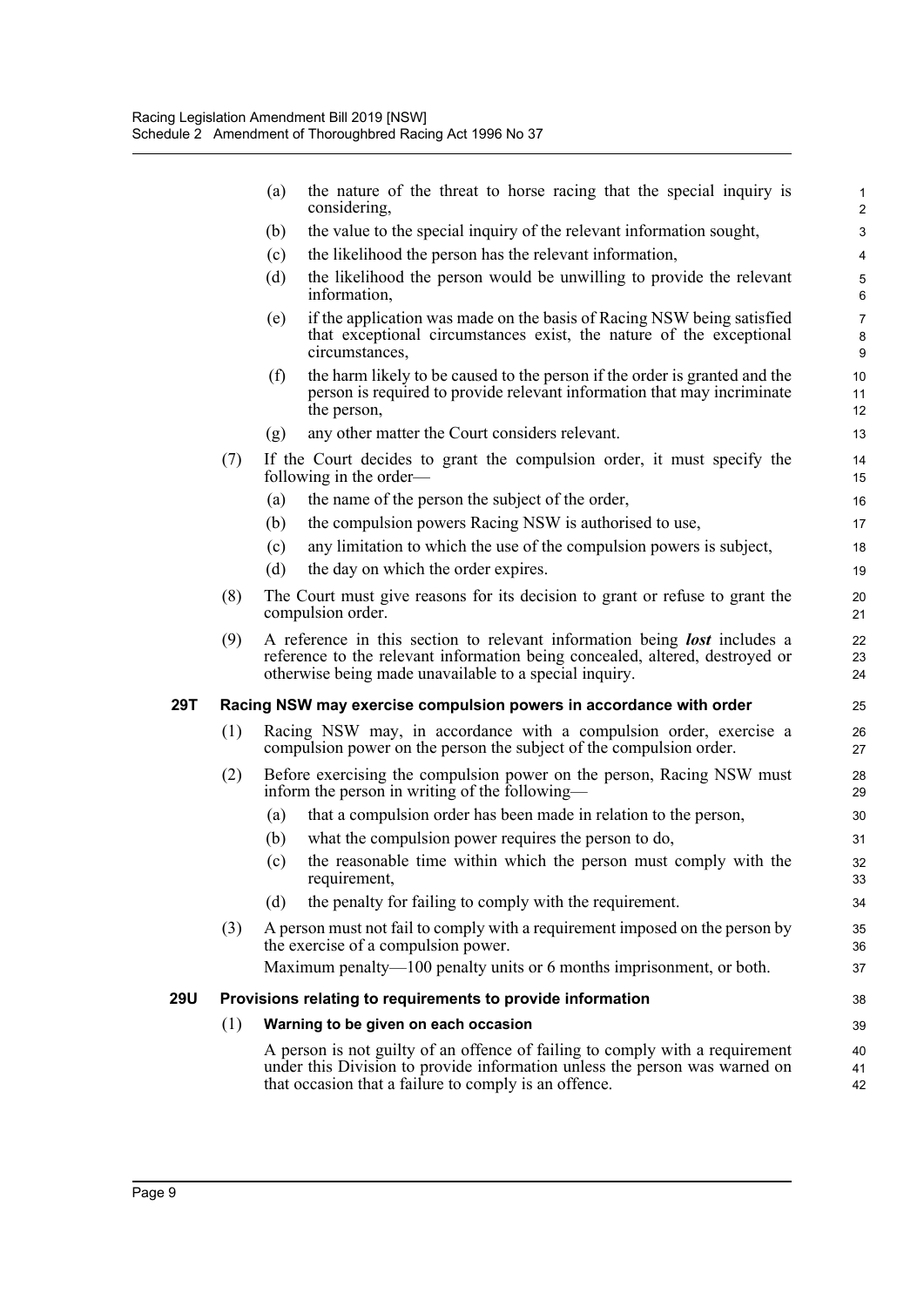|       |            | (2)                | Self-incrimination not an excuse                                                                                                                                                                                                                             | 1                                  |
|-------|------------|--------------------|--------------------------------------------------------------------------------------------------------------------------------------------------------------------------------------------------------------------------------------------------------------|------------------------------------|
|       |            |                    | A person is not excused from a requirement under this Division to provide<br>information on the ground that the information might incriminate the person<br>or make the person liable to a penalty.                                                          | $\overline{2}$<br>$\mathsf 3$<br>4 |
|       |            | (3)                | Information not admissible in other proceedings                                                                                                                                                                                                              | 5                                  |
|       |            |                    | However, any information provided by a natural person in compliance with a<br>requirement under this Division is not admissible in evidence against the<br>person in disciplinary, civil or criminal proceedings (except for proceedings<br>under this Act). | 6<br>$\overline{7}$<br>8<br>9      |
|       |            | (4)                | <b>Further information</b>                                                                                                                                                                                                                                   | 10                                 |
|       |            |                    | Further information obtained as a result of information provided in<br>compliance with a requirement under this Division is not inadmissible on the<br>ground                                                                                                | 11<br>12<br>13                     |
|       |            |                    | that the information had to be provided, or<br>(a)                                                                                                                                                                                                           | 14                                 |
|       |            |                    | that the information might incriminate the person.<br>(b)                                                                                                                                                                                                    | 15                                 |
|       | <b>29V</b> |                    | Review of penalty for offence                                                                                                                                                                                                                                | 16                                 |
|       |            | (1)                | The Minister is to review the penalty imposed by section $29T(3)$ to determine<br>whether the level of the penalty remains valid and appropriate for securing the<br>objectives of this Division.                                                            | 17<br>18<br>19                     |
|       |            | (2)                | The review is to be undertaken as soon as possible after the period of 3 years<br>from the commencement of that section.                                                                                                                                     | 20<br>21                           |
|       |            | (3)                | A report on the outcome of the review is to be tabled in each House of<br>Parliament within 12 months after the end of the period of 3 years.                                                                                                                | 22<br>23                           |
| [2]   |            | <b>Section 50A</b> |                                                                                                                                                                                                                                                              | 24                                 |
|       |            |                    | Insert after section 50-                                                                                                                                                                                                                                     | 25                                 |
|       | 50A        |                    | Nature of proceedings for offences                                                                                                                                                                                                                           | 26                                 |
|       |            |                    | Proceedings for an offence under this Act or the regulations may be dealt with<br>summarily before the Local Court.                                                                                                                                          | 27<br>28                           |
| $[3]$ |            |                    | <b>Section 53 Review of Act</b>                                                                                                                                                                                                                              | 29                                 |
|       |            | Omit the section.  |                                                                                                                                                                                                                                                              | 30                                 |
|       |            |                    |                                                                                                                                                                                                                                                              |                                    |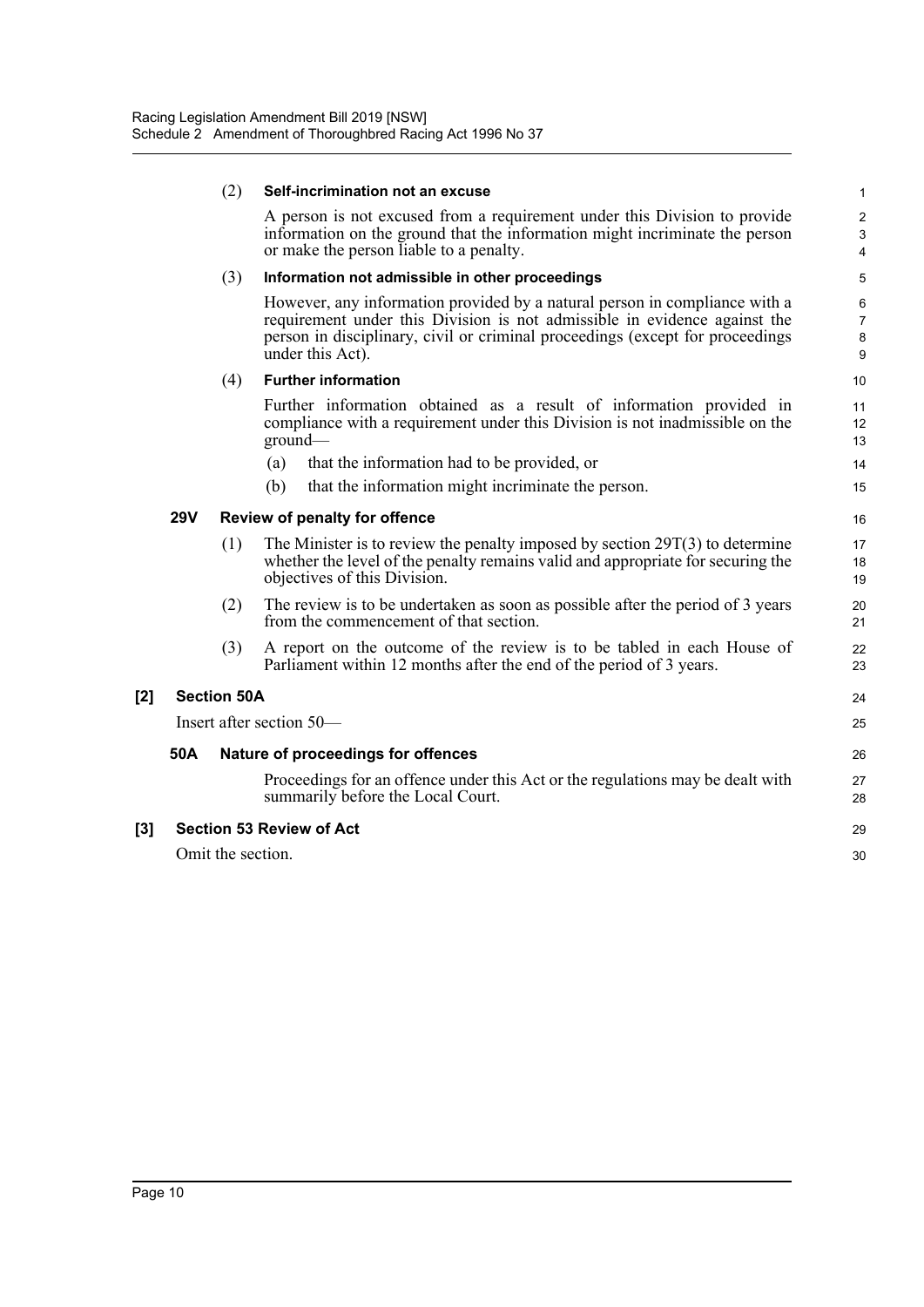<span id="page-15-0"></span>

| <b>Schedule 3</b> |                    | <b>Amendment of Betting and Racing Act 1998</b><br><b>No 114</b>                                                                                                                                                                                                           |                      |  |
|-------------------|--------------------|----------------------------------------------------------------------------------------------------------------------------------------------------------------------------------------------------------------------------------------------------------------------------|----------------------|--|
|                   | Part 2, Division 3 |                                                                                                                                                                                                                                                                            | 3                    |  |
|                   |                    | Insert after Division 2—                                                                                                                                                                                                                                                   | 4                    |  |
| <b>Division 3</b> |                    | <b>Exclusion of persons from racecourses</b>                                                                                                                                                                                                                               | 5                    |  |
| <b>15A</b>        |                    | <b>Definitions</b>                                                                                                                                                                                                                                                         | 6                    |  |
|                   |                    | In this Division-                                                                                                                                                                                                                                                          | 7                    |  |
|                   |                    | <b>Commissioner</b> means the Commissioner of Police.                                                                                                                                                                                                                      | 8                    |  |
|                   |                    | <i>exclusion order</i> has the same meaning as in section 15B.                                                                                                                                                                                                             | 9                    |  |
| 15B               |                    | <b>Commissioner of Police may exclude person from racecourses</b>                                                                                                                                                                                                          | 10                   |  |
|                   | (1)                | The Commissioner may, by written order (an exclusion order), exclude a<br>person from licensed racecourses at any time during which there is a race<br>meeting at the racecourse.                                                                                          | 11<br>12<br>13       |  |
|                   | (2)                | An exclusion order may be made only if the Commissioner is of the opinion it<br>is necessary to do so in the public interest.                                                                                                                                              | 14<br>15             |  |
|                   | (3)                | An exclusion order remains in force for the period specified in the order,<br>unless sooner revoked by the Commissioner.                                                                                                                                                   | 16<br>17             |  |
|                   | (4)                | The Commissioner is to ensure that a written notice of the making of an<br>exclusion order is given to-                                                                                                                                                                    | 18<br>19             |  |
|                   |                    | each racing controlling body, and<br>(a)                                                                                                                                                                                                                                   | 20                   |  |
|                   |                    | if the person the subject of the exclusion order can be reasonably found<br>(b)<br>by the Commissioner, that person.                                                                                                                                                       | 21<br>22             |  |
|                   | (5)                | The notice must set out the terms of the order and, if it is reasonably<br>practicable to do so, include a photograph of the person the subject of the<br>order.                                                                                                           | 23<br>24<br>25       |  |
|                   | (6)                | Each racing controlling body that is given the notice must give a copy of the<br>notice to each non-proprietary association that is registered as a racing club by<br>the racing controlling body.                                                                         | 26<br>27<br>28       |  |
|                   | (7)                | The copy must be given as soon as practicable after the racing controlling body<br>receives the notice.                                                                                                                                                                    | 29<br>30             |  |
|                   | (8)                | The Commissioner is to-                                                                                                                                                                                                                                                    | 31                   |  |
|                   |                    | notify the appropriate authority in each State or Territory of the making<br>(a)<br>of an exclusion order and the revocation of an exclusion order, and                                                                                                                    | 32<br>33             |  |
|                   |                    | provide the appropriate authorities with the name of the person the<br>(b)<br>subject of the exclusion order and, if practicable, a photograph of that<br>person.                                                                                                          | 34<br>35<br>36       |  |
|                   | (9)                | The Commissioner is not, under this or any other Act or law, required to give<br>any reasons for making an exclusion order if the giving of those reasons would<br>disclose the existence or content of any criminal intelligence report or other<br>criminal information. | 37<br>38<br>39<br>40 |  |
|                   | (10)               | In this section-<br><i>appropriate authority</i> means—                                                                                                                                                                                                                    | 41<br>42             |  |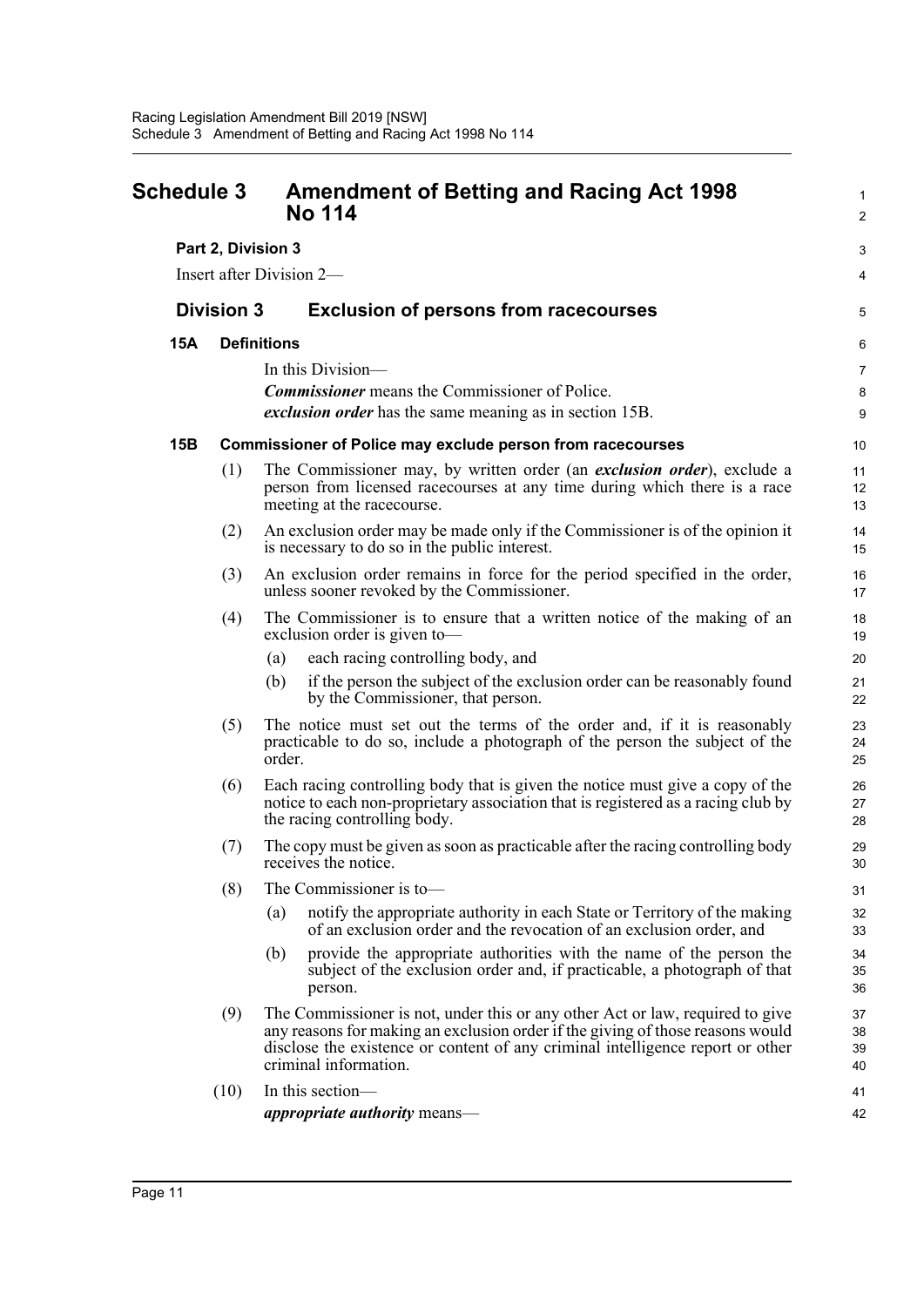|     |     | (a) | in relation to a State or Territory (other than the Australian Capital<br>Territory)—an authority exercising, in relation to the police force of<br>that State or Territory, functions corresponding to the functions of the<br>Commissioner in relation to the NSW Police Force, or                                                              | $\mathbf{1}$<br>$\overline{2}$<br>$\mathbf{3}$<br>4 |
|-----|-----|-----|---------------------------------------------------------------------------------------------------------------------------------------------------------------------------------------------------------------------------------------------------------------------------------------------------------------------------------------------------|-----------------------------------------------------|
|     |     | (b) | in relation to the Australian Capital Territory—the Commissioner of the<br>Australian Federal Police.                                                                                                                                                                                                                                             | $\overline{5}$<br>6                                 |
| 15C |     |     | Entering racecourse in breach of an exclusion order                                                                                                                                                                                                                                                                                               | 7                                                   |
|     |     |     | A person who is the subject of an exclusion order must not enter, or remain on,<br>a race course at any time during which there is a race meeting being held at the<br>racecourse.                                                                                                                                                                | 8<br>9<br>10                                        |
|     |     |     | Maximum penalty—50 penalty units or imprisonment for 12 months (or both).                                                                                                                                                                                                                                                                         | 11                                                  |
| 15D |     |     | Right to seek administrative review from Civil and Administrative Tribunal                                                                                                                                                                                                                                                                        | 12                                                  |
|     | (1) |     | A person may apply to the Civil and Administrative Tribunal for an<br>administrative review under the Administrative Decisions Review Act 1997 of<br>a decision to make an exclusion order applying to the person.                                                                                                                                | 13<br>14<br>15                                      |
|     | (2) |     | In determining the application, the Civil and Administrative Tribunal (and any<br>Appeal Panel of the Tribunal in determining any internal appeal against the<br>review under the Civil and Administrative Tribunal Act 2013)—                                                                                                                    | 16<br>17<br>18                                      |
|     |     | (a) | is to ensure that it does not, in the reasons for its decision or otherwise,<br>disclose the existence or content of any criminal intelligence report or<br>other criminal information without the approval of the Commissioner,<br>and                                                                                                           | 19<br>20<br>21<br>22                                |
|     |     | (b) | to prevent the disclosure of a criminal intelligence report or other<br>criminal information, is to receive evidence and hear argument in the<br>absence of the public, the applicant for the administrative review, the<br>applicant's representative and any other interested party, unless the<br>Commissioner approves otherwise.             | 23<br>24<br>25<br>26<br>27                          |
|     | (3) |     | If the Tribunal considers that information contained in a criminal intelligence<br>report or other criminal information has not been properly identified, the<br>Tribunal must ask the Commissioner whether the Commissioner wishes to<br>withdraw the information from consideration by the Tribunal in its<br>determination of the application. | 28<br>29<br>30<br>31<br>32                          |
|     | (4) |     | Information that is withdrawn by the Commissioner must not be—                                                                                                                                                                                                                                                                                    | 33                                                  |
|     |     | (a) | disclosed to any person, or                                                                                                                                                                                                                                                                                                                       | 34                                                  |
|     |     | (b) | taken into consideration by the Tribunal in determining the application.                                                                                                                                                                                                                                                                          | 35                                                  |
|     | (5) |     | Section 53 (Internal reviews) of the Administrative Decisions Review Act 1997<br>does not apply in relation to a decision referred to in subsection (1).                                                                                                                                                                                          | 36<br>37                                            |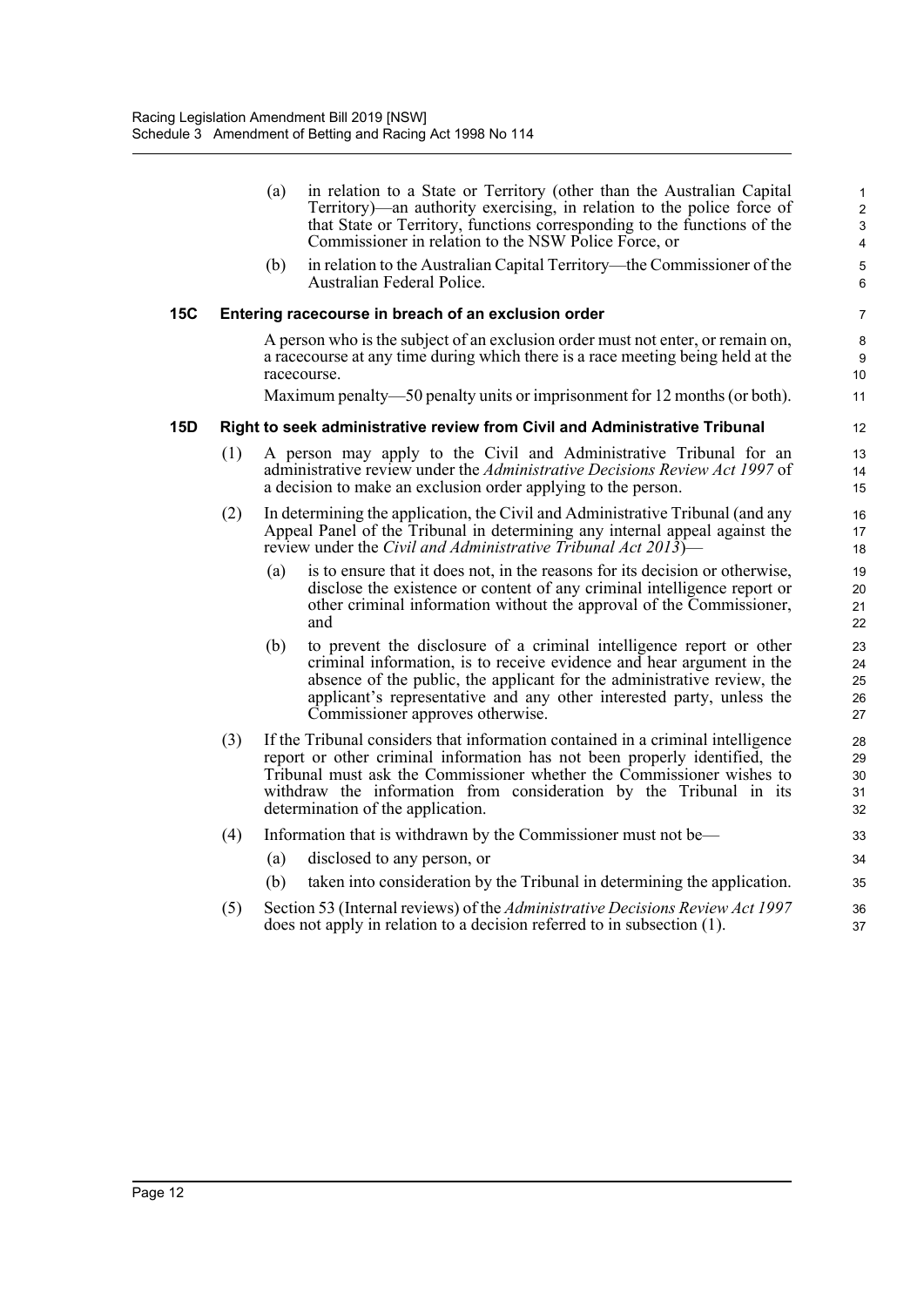### <span id="page-17-0"></span>**Schedule 4 Amendment of Racing Appeals Tribunal Act 1983 No 199**

| 1              |
|----------------|
| $\overline{2}$ |
| 3              |
| 4              |
| 5<br>6         |
| 7              |
| 8              |
| 9<br>10        |
| 11<br>12<br>13 |
| 14             |
| 15             |
| 16             |
| 17<br>18<br>19 |
| 20             |
| 21<br>22       |
| 23<br>24       |

29 30 31

32 33

38 39

#### **[1] Section 7 Appointment of acting Tribunal**

Omit section 7(1). Insert instead—

- (1) The Minister may from time to time, on the recommendation of the Attorney General, appoint qualified persons to act as the Tribunal—
	- (a) during the illness or absence of the person appointed as the Tribunal, or
	- (b) during a vacancy in the office of the Tribunal, or
	- (c) on the occasions or in respect of the appeals as the person appointed as the Tribunal directs.
- (1A) The Minister, when appointing a qualified person to act as the Tribunal, is to determine the person's place in the order of seniority of persons appointed under this section.

#### **[2] Section 8A**

Omit the section. Insert instead—

#### **8A Tribunal may appoint expert assessor**

| (1) | The Tribunal may appoint a person with relevant knowledge, expertise and<br>experience as an assessor to help the Tribunal in relation to a particular<br>proceeding. |
|-----|-----------------------------------------------------------------------------------------------------------------------------------------------------------------------|
| (2) | An appointment of an assessor is to be made in writing.                                                                                                               |

- (3) The *Government Sector Employment Act 2013* does not apply to or in respect of an assessor.
- (4) An assessor is entitled to be paid the remuneration (including allowances) determined by the Tribunal (in consultation with the relevant racing controlling body) and specified in the assessor's instrument of appointment.
- (5) In this section *racing controlling body* has the same meaning as in the *Betting and Racing Act 1998*.

## **[3] Section 16A Persons required to attend hearings or produce documents**

Omit the penalty to section 16A(2). Insert instead— Maximum penalty—100 penalty units or imprisonment for 6 months, or both.

## **[4] Section 19 Staff to assist Tribunal** Omit "Racing NSW" from section 19(1)(a). Insert instead "a racing controlling body".

#### **[5] Section 19(2)**

Omit "direct Racing NSW". Insert instead "direct a racing controlling body".

#### **[6] Section 19(2)**

Omit "of Racing NSW". Insert instead "of the racing controlling body".

#### **[7] Section 19(3)**

Omit "Racing NSW". Insert instead "A racing controlling body".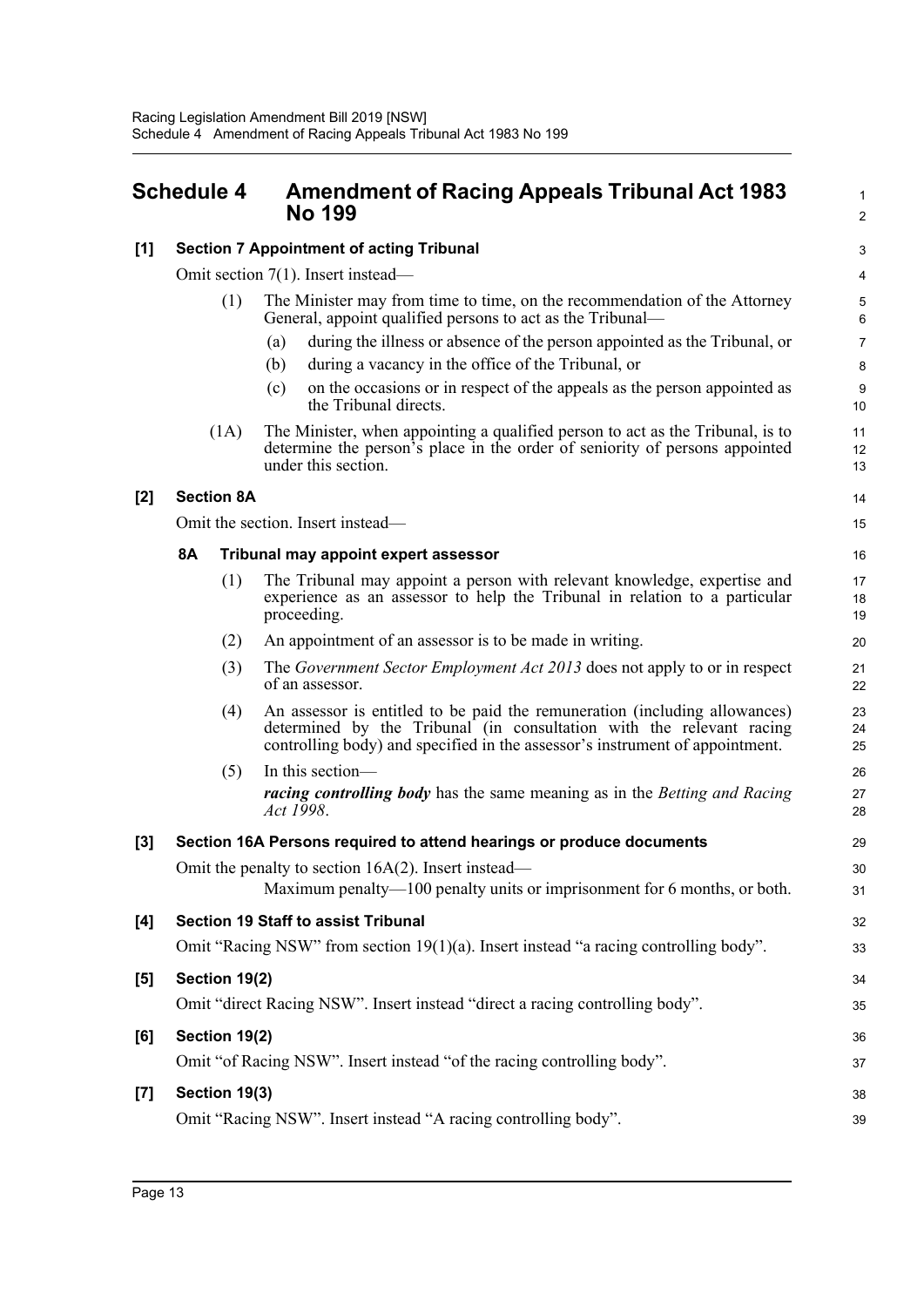| [8] | Section 19(4)                  |                   |                                                                                                                                                                                                          |                |  |  |
|-----|--------------------------------|-------------------|----------------------------------------------------------------------------------------------------------------------------------------------------------------------------------------------------------|----------------|--|--|
|     | Insert after section $19(3)$ — |                   |                                                                                                                                                                                                          |                |  |  |
|     |                                | (4)               | In this section-<br><i>racing controlling body</i> has the same meaning as in the <i>Betting and Racing</i><br>Act 1998.                                                                                 | 3<br>4<br>5    |  |  |
| [9] |                                | <b>Section 21</b> |                                                                                                                                                                                                          | 6              |  |  |
|     |                                |                   | Omit the section. Insert instead—                                                                                                                                                                        | $\overline{7}$ |  |  |
|     | 21                             |                   | <b>Service of documents</b>                                                                                                                                                                              | 8              |  |  |
|     |                                | (1)               | A document that is authorised or required by this Act or the regulations to be<br>served on any person may be served by any of the following methods—                                                    | 9<br>10        |  |  |
|     |                                |                   | in the case of an individual—by personal delivery to the person,<br>(a)                                                                                                                                  | 11             |  |  |
|     |                                |                   | by post to the address specified by the person for the service of<br>(b)<br>documents of that kind,                                                                                                      | 12<br>13       |  |  |
|     |                                |                   | in the case of an individual who has not specified such an address-by<br>(c)<br>post to the residential or business address of the person last known to<br>the person serving the document,              | 14<br>15<br>16 |  |  |
|     |                                |                   | in the case of a corporation—by post to the registered office or any other<br>(d)<br>office of the corporation or by leaving it at any such office with a person<br>apparently over the age of 16 years, | 17<br>18<br>19 |  |  |
|     |                                |                   | by email to an email address specified by the person for the service of<br>(e)<br>documents of that kind,                                                                                                | 20<br>21       |  |  |
|     |                                |                   | by any other method authorised by the regulations for the service of<br>(f)<br>documents of that kind.                                                                                                   | 22<br>23       |  |  |
|     |                                | (2)               | Nothing in this section affects the operation of any provision of a law or of the<br>rules of a court authorising a document to be served on a person by any other<br>method.                            | 24<br>25<br>26 |  |  |
|     |                                | (3)               | In this section, <i>serve</i> includes give or send.                                                                                                                                                     | 27             |  |  |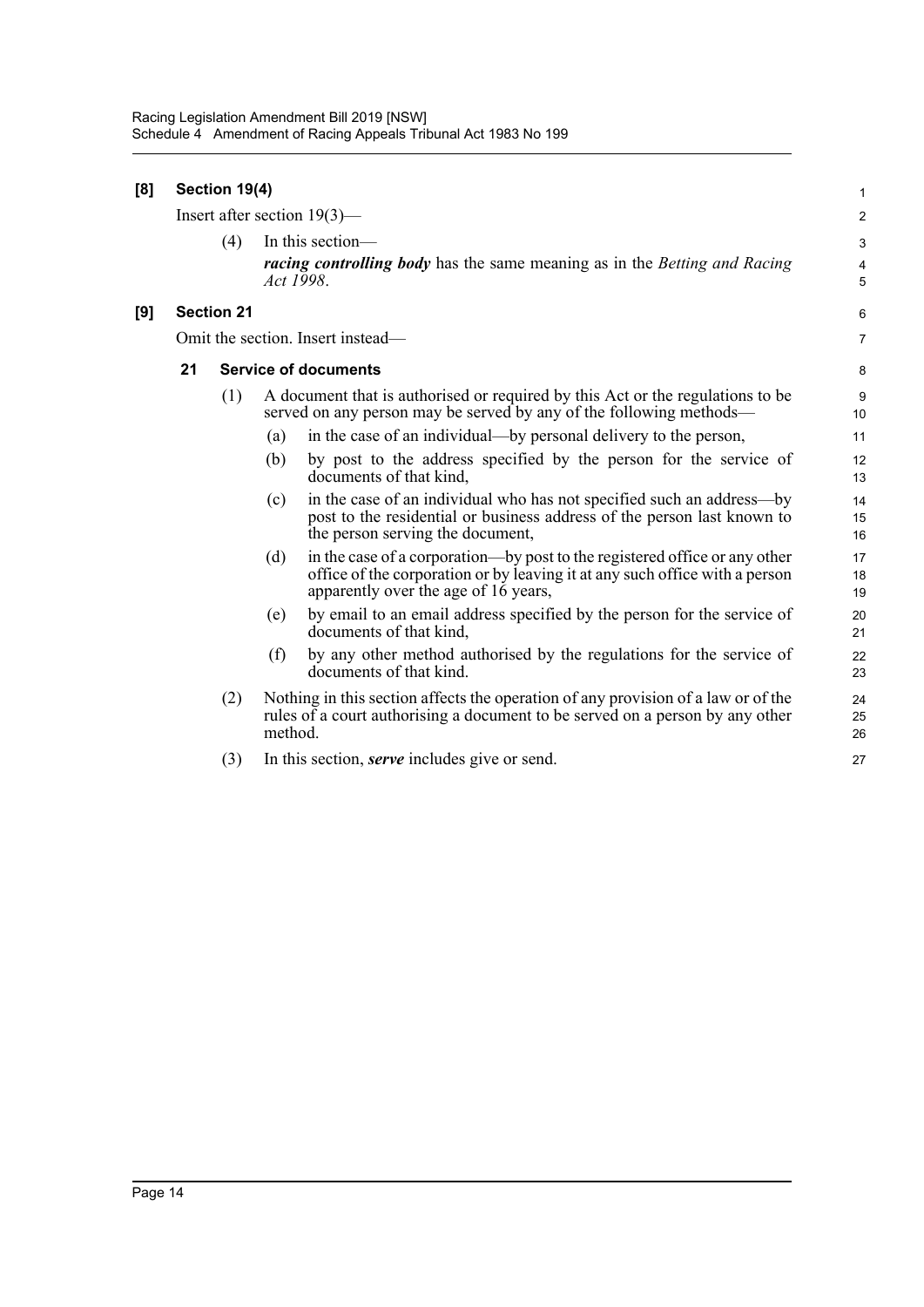<span id="page-19-0"></span>

|     | <b>Schedule 5</b>                             |     | <b>Amendment of Totalizator Act 1997 No 45</b>                                                                                                                    | 1              |  |
|-----|-----------------------------------------------|-----|-------------------------------------------------------------------------------------------------------------------------------------------------------------------|----------------|--|
| [1] |                                               |     | Sections 68A, 70A and 70B                                                                                                                                         | $\overline{2}$ |  |
|     | Omit the sections.                            |     |                                                                                                                                                                   |                |  |
| [2] | Section 70 Payment of tax reduction amount    |     |                                                                                                                                                                   |                |  |
|     | Omit section $70(3)$ and (4). Insert instead— |     |                                                                                                                                                                   |                |  |
|     |                                               | (3) | A payment under subsection (1) must be made directly to the controlling body.                                                                                     | 6              |  |
| [3] |                                               |     | Schedule 2 Savings, transitional and other provisions                                                                                                             | $\overline{7}$ |  |
|     |                                               |     | Insert at the end of the Schedule-                                                                                                                                | 8              |  |
|     | Part 9                                        |     | Provisions consequent on enactment of Racing<br><b>Legislation Amendment Act 2019</b>                                                                             | 9<br>10        |  |
|     | 28                                            |     | <b>Definition</b>                                                                                                                                                 | 11             |  |
|     |                                               |     | In this Part-                                                                                                                                                     | 12             |  |
|     |                                               |     | <b>amending Act</b> means the Racing Legislation Amendment Act 2019.                                                                                              | 13             |  |
|     | 29                                            |     | <b>Winding up of Tax Reduction Trust Fund</b>                                                                                                                     | 14             |  |
|     |                                               | (1) | On the commencement of Schedule $5[1]$ to the amending Act, the Tax<br>Reduction Trust Fund is wound up.                                                          | 15<br>16       |  |
|     |                                               | (2) | All money standing to the credit of the Tax Reduction Trust Fund immediately<br>before the Fund is wound up is to be paid to Greyhound Racing New South<br>Wales. | 17<br>18<br>19 |  |